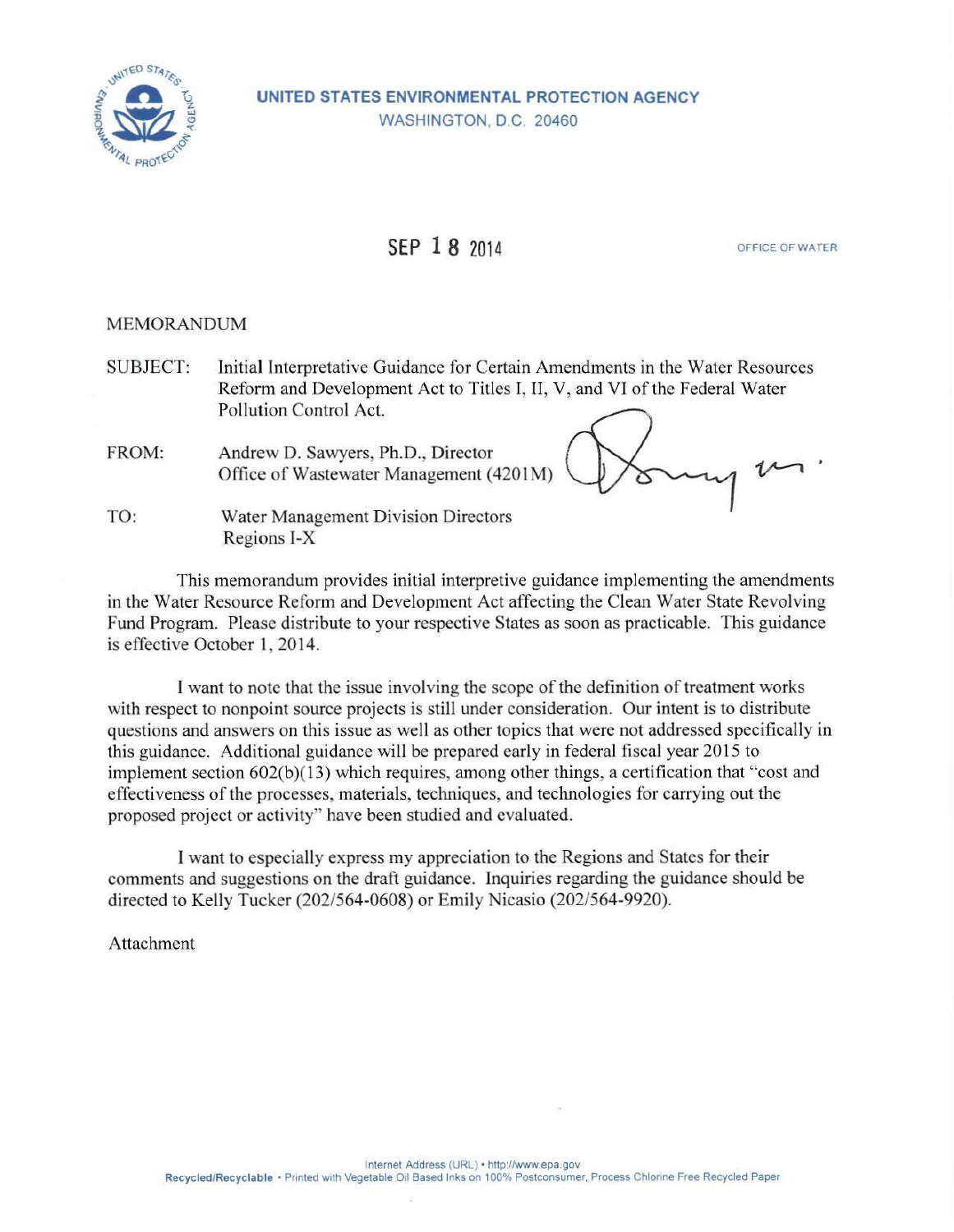### **Initial Interpretive Guidance for Certain Amendments in the Water Resources Reform and Development Act to Titles I, II, V and VI of the Federal Water Pollution Control Act**

### **Background**

On June 10, 2014, President Obama signed into law the Water Resources Reform and Development Act of 2014 (WRRDA). Among its provisions are amendments to Titles I, II, V, and VI of the Federal Water Pollution Control Act (FWPCA). This document is intended to provide initial interpretative guidance for those provisions taking effect October 1, 2014. During fiscal year (FY) 2015, we anticipate developing additional interpretative guidance for provisions taking effect October 1, 2015.

### **Subtitle A: Amended Provisions in Title VI**

### **Sec. 5001. General Authority for Capitalization Grants (Section 601)**

Section 601(a) As amended, the FWPCA section 601(a) now states:

> *(a) GENERAL AUTHORITY.—Subject to the provisions of this title, the Administrator shall make capitalization grants to each State for the purpose of establishing a water pollution control revolving fund to accomplish the objectives, goals, and policies of this Act by providing assistance for projects and activities identified in section 603(c).*

The FWPCA section 601(a) incorporates the expanded list of activities or projects identified in 603(c) as eligible for assistance from a Clean Water State Revolving Fund (CWSRF). States should make certain when selecting projects for funding that the purpose of the project is consistent with the objectives, goals, and policies of the FWPCA.

### **Section 5002. Capitalization Grant Agreements (Section 602)**

Section  $602(b)(6)$ 

As amended, the FWPCA section 602(b)(6) now states:

*(6) treatment works eligible under this Act which will be constructed in whole or in part with assistance made available by a State water pollution control revolving fund authorized under this title, or section 205(m) of this Act, or both, will meet the requirements of, or otherwise be treated (as determined by the Governor of the State) under sections 511(c)(1) and 513 of this Act in the same manner as treatment works constructed with assistance under title II of this Act;*

The FWPCA section  $511(c)(1)$  applies the National Environmental Policy Act (NEPA) to assistance for the construction of treatment works. The FWPCA section 513 is a prevailing wage provision that requires all laborers and mechanics employed by contractors working on treatment works to be paid prevailing wages as determined by the Secretary of Labor. It is considered a Davis-Bacon related Act.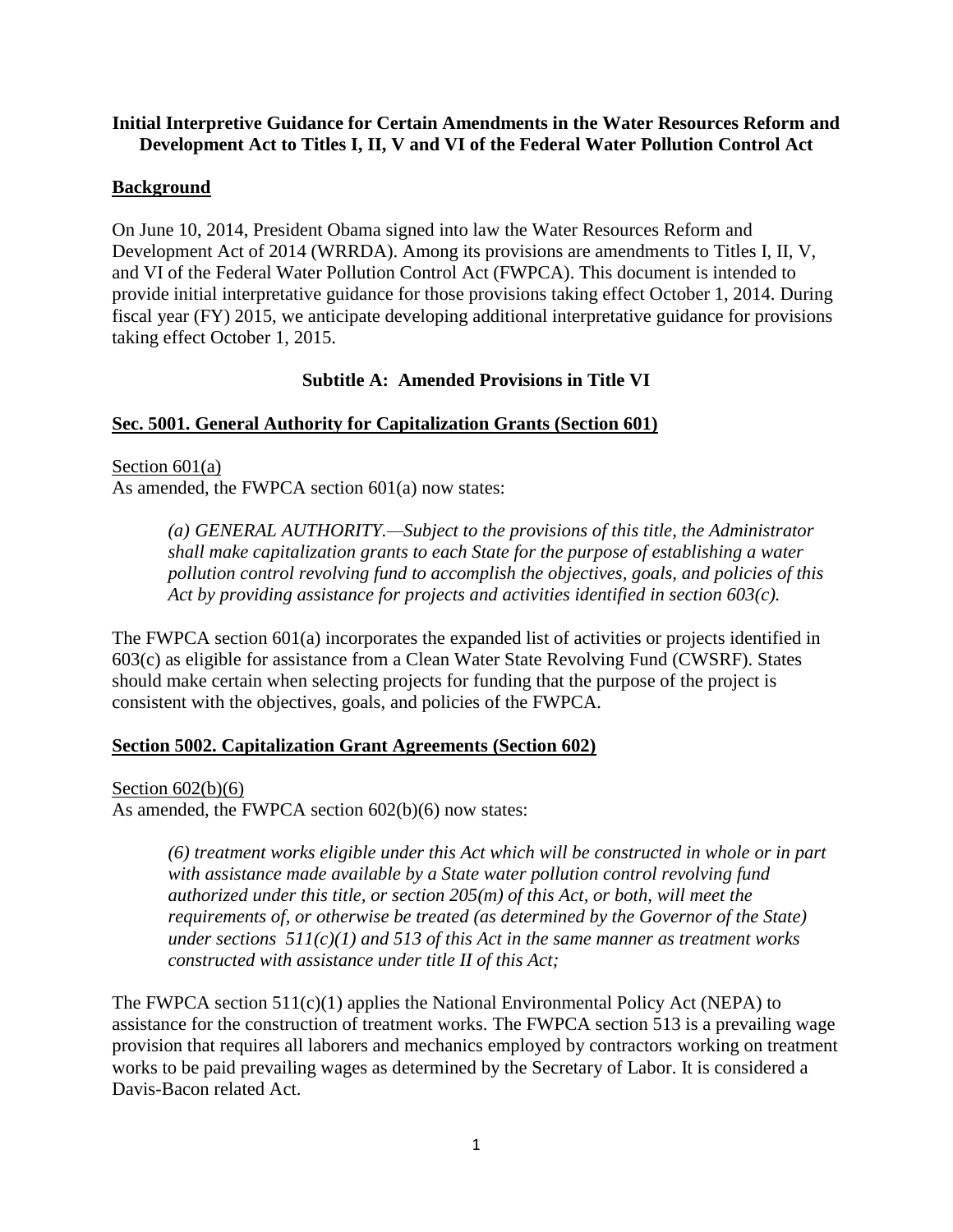### *National Environmental Policy Act Provision*

All CWSRF-funded projects involving the construction of treatment works, regardless of the source of the funding (e.g., prior years' appropriations, state match, bond proceeds, interest earnings, principal repayments, etc.), must undergo an environmental review. The Environmental Protection Agency (EPA) has consistently interpreted the statement "with assistance made available by a State water pollution control revolving fund authorized under this title" to mean that the specific requirement identified applies to all CWSRF-funded projects, not just equivalency projects. Consistent with this prior interpretation, any project that is considered a "treatment work" as defined in the FWPCA section 212, now incorporated in FWPCA Section 502(26), must comply with the FWPCA 511(c)(1) regardless of which eligibility it is funded under (*see section 603(c)*).

A State may choose to apply its own "NEPA-like" State environmental review process for complying with the FWPCA section  $511(c)(1)$  provided that the elements in 40 CFR 35.3140(b)(1) through (5) are met.

### *Davis-Bacon Related Act Provision*

The FWPCA section 602(b)(6) permanently applies the prevailing wage (Davis-Bacon) provision of the FWPCA section 513 to any projects for treatment works that are funded by a CWSRF. Consistent with EPA's prior implementation of this provision, application of the Davis-Bacon Act requirements extend not only to assistance agreements funded with capitalization grants, but to all CWSRF-funded projects involving the construction of treatment works regardless of the source of the funding (e.g., prior years' appropriations, state match, bond proceeds, interest earnings, principal repayments, etc.). Any project that is considered a "treatment work" as defined in the FWPCA section 212, now incorporated in FWPCA Section 502(26), must comply with the FWPCA 513, regardless of which eligibility it is funded under (*see section 603(c)*).

#### Section  $602(b)(9)$

 $\overline{\phantom{a}}$ 

As amended, the FWPCA section 602(b)(9) now states:

*(9) the State will require as a condition of making a loan or providing other assistance, as described in section 603(d) of this Act, from the fund that the recipient of such assistance will maintain project accounts in accordance with generally accepted government accounting standards, including standards relating to the reporting of infrastructure assets;*

The State must require assistance recipients to maintain project accounts according to Generally Accepted Accounting Principles (GAAP) as issued by the Governmental Accounting Standards Board (GASB). This provision requires assistance recipients to use standards relating to the reporting of infrastructure assets. The most recent applicable standard is GASB Statement No. 34 (GASB 34), issued in June 1999, which details governmental reporting requirements including standards for reporting of infrastructure assets.<sup>1</sup> Further details on the requirements, as well as the full text of GASB 34, can be obtained through the GASB.

<sup>&</sup>lt;sup>1</sup> Assistance recipients that follow GAAP standards other than GASB 34 are still required to maintain project accounts according to GAAP and apply GAAP standards for reporting on infrastructure assets.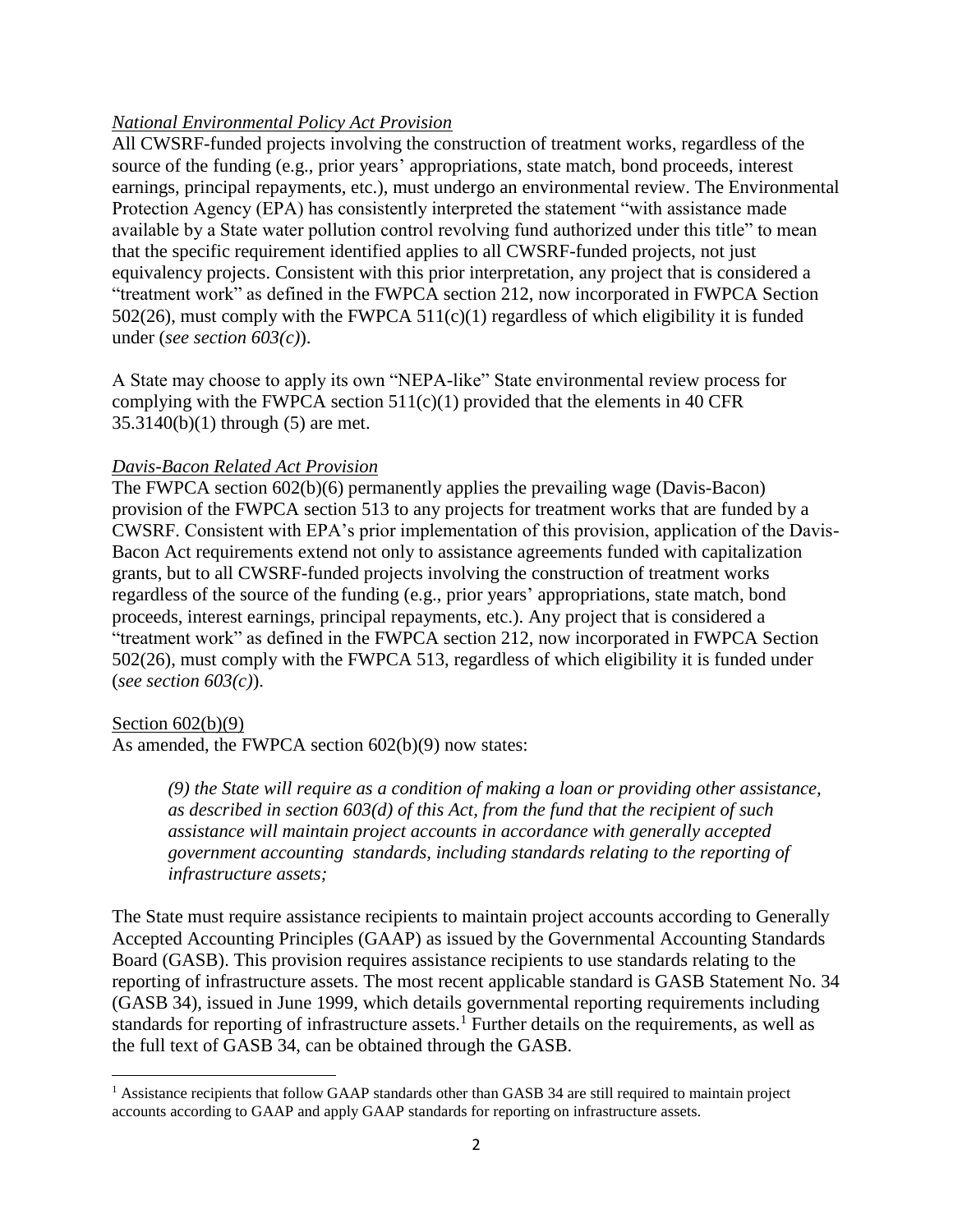The State must include language in assistance agreements requiring that recipients' project accounts are GAAP compliant, including GAAP requirements relating to the reporting of infrastructure assets. The State should consult with their State Auditor or equivalent entity to determine whether or not existing CWSRF assistance agreement language meets these requirements. Because of the effective date of GASB 34, the State may find that these requirements are already in place.

#### Section 602(b)(11)

As amended, the FWPCA now includes section  $602(b)(11)$ , which states:

*(11) the State will establish, maintain, invest, and credit the fund with repayments, such that the fund balance will be available in perpetuity for activities under this Act;*

This provision requires States to manage CWSRFs in such a way that the funds will be available in perpetuity for activities under the FWPCA. The language provides specific authority for States to "invest" funds so that the fund balance will be available in perpetuity.

#### Section 602(b)(12)

As amended, the FWPCA now includes section 602(b)(12), which states:

(12) *any fees charged by the State to recipients of assistance that are considered program income will be used for the purpose of financing the cost of administering the fund or financing projects or activities eligible for assistance from the fund;*

Fees considered to be program income may be deposited into the fund and used for administration and other activities eligible for assistance from the fund (i.e., loans, refinancing, insurance, guarantees, etc.). Program income is defined in 40 CFR 31.25(b) as "gross income received by the grantee or subgrantee directly generated by a grant support activity, or earned only as a result of the grant agreement during the grant period." In the CWSRF program, grant supported activities are those activities funded in an amount equal to the amount of the capitalization grant (i.e., funds directly made available by the capitalization grant). Only fees earned during the grant period from projects directly made available by the capitalization grant (equivalency projects) are program income. The grant period starts with the awarding of the grant and is considered closed once all funds have been disbursed. Fees collected after all funds are disbursed are no longer program income and may be used for water quality purposes.

Fees deposited into the fund may not be used for State match; however, if fees considered as program income are held outside the CWSRF, they may be used for State match in addition to administration and other activities eligible for assistance from the fund.

If program income generated through fees is added to the fund and used for administration, those fees are not considered part of the limit on administrative costs (*see section 603(d)(7)*).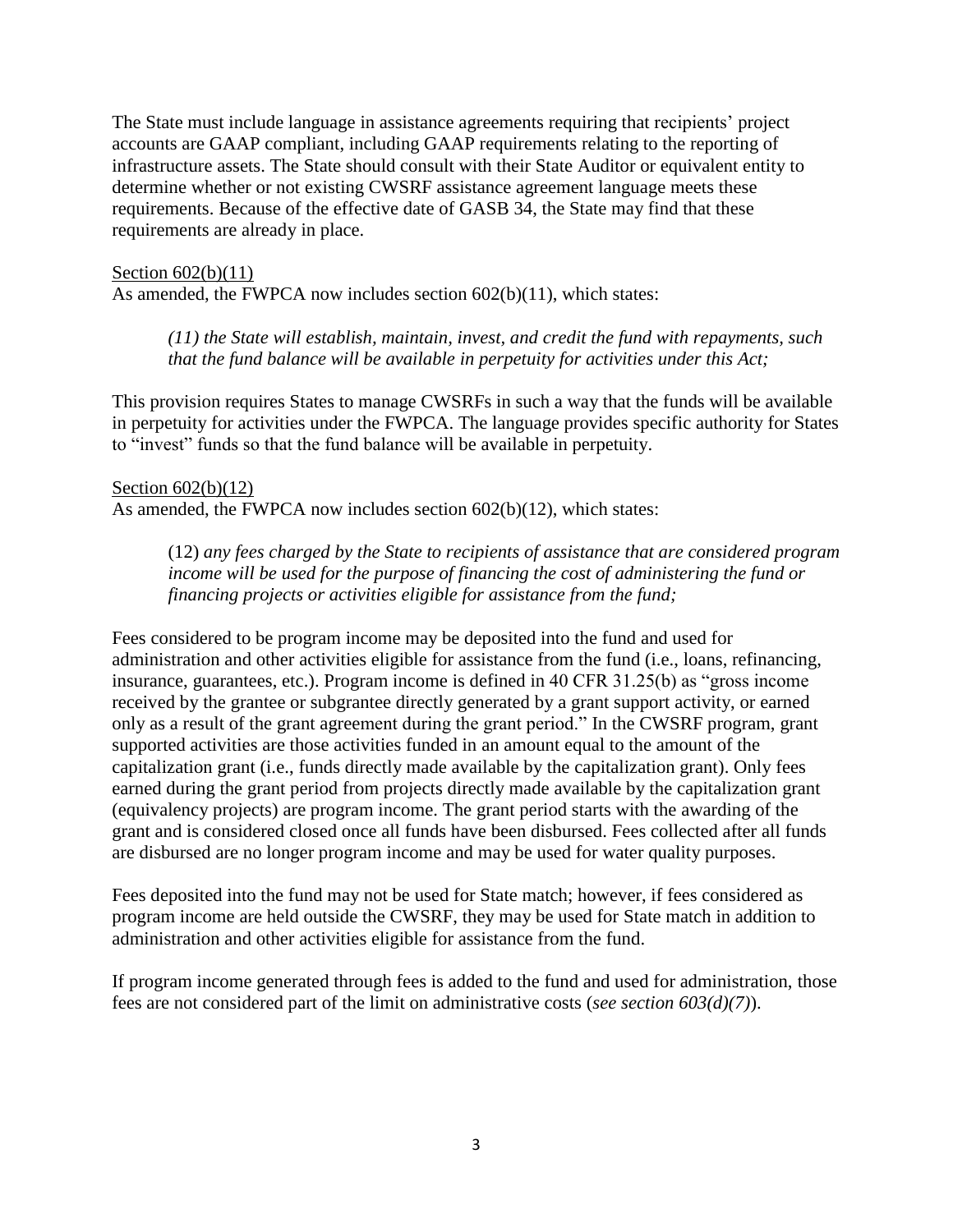#### Section 602(b)(13)

As amended, the FWPCA now includes section 602(b)(13), which states:

*(13) beginning in fiscal year 2016, the State will require as a condition of providing assistance to a municipality or intermunicipal, interstate, or State agency that the recipient of such assistance certify, in a manner determined by the Governor of the State, that the recipient—*

*(A) has studied and evaluated the cost and effectiveness of the processes, materials, techniques, and technologies for carrying out the proposed project or activity for which assistance is sought under this title; and (B) has selected, to the maximum extent practicable, a project or activity that maximizes the potential for efficient water use, reuse, recapture, and conservation, and energy conservation, taking into account— (i) the cost of constructing the project or activity;*

*(ii) the cost of operating and maintaining the project or activity over the life of the project or activity; and (iii) the cost of replacing the project or activity;*

Interpretive Guidance for this provision will be developed in FY 2015.

#### Section 602(b)(14)

 $\overline{\phantom{a}}$ 

As amended, the FWPCA now includes section 602(b)(14), which states:

*(14) a contract to be carried out using funds directly made available by a capitalization grant under this title for program management, construction management, feasibility studies, preliminary engineering, design, engineering, surveying, mapping, or architectural related services shall be negotiated in the same manner as a contract for architectural and engineering services is negotiated under chapter 11 of title 40, United States Code, or an equivalent State qualifications-based requirement (as determined by the Governor of the State).*

For any capitalization grant awarded after October 1, 2014, the State must ensure that all architectural and engineering  $(A/E)^2$  contracts for projects identified as using funds "directly made available by" a capitalization grant (i.e. equivalency projects) comply with the elements of the procurement processes for A/E services as identified in 40 U.S.C. 1101 *et seq.*, or an equivalent State requirement. New solicitations, significant contractual amendments,<sup>3</sup> and contract renewals initiated on or after the effective date of October 1, 2014 are subject to this requirement.

To the extent possible, the State should identify all equivalency projects in its Intended Use Plan (IUP). The State should also identify all equivalency projects in its Annual Report and specify

 $<sup>2</sup>$  Applies to contracts for program management, construction management, feasibility studies, preliminary</sup>

engineering, design, engineering, surveying, mapping, or A/E services as defined in 40 U.S.C. 1102(2)(A-C). <sup>3</sup> States shall determine what constitutes a significant amendment using best professional judgment to analyze increases to both scope and cost of work.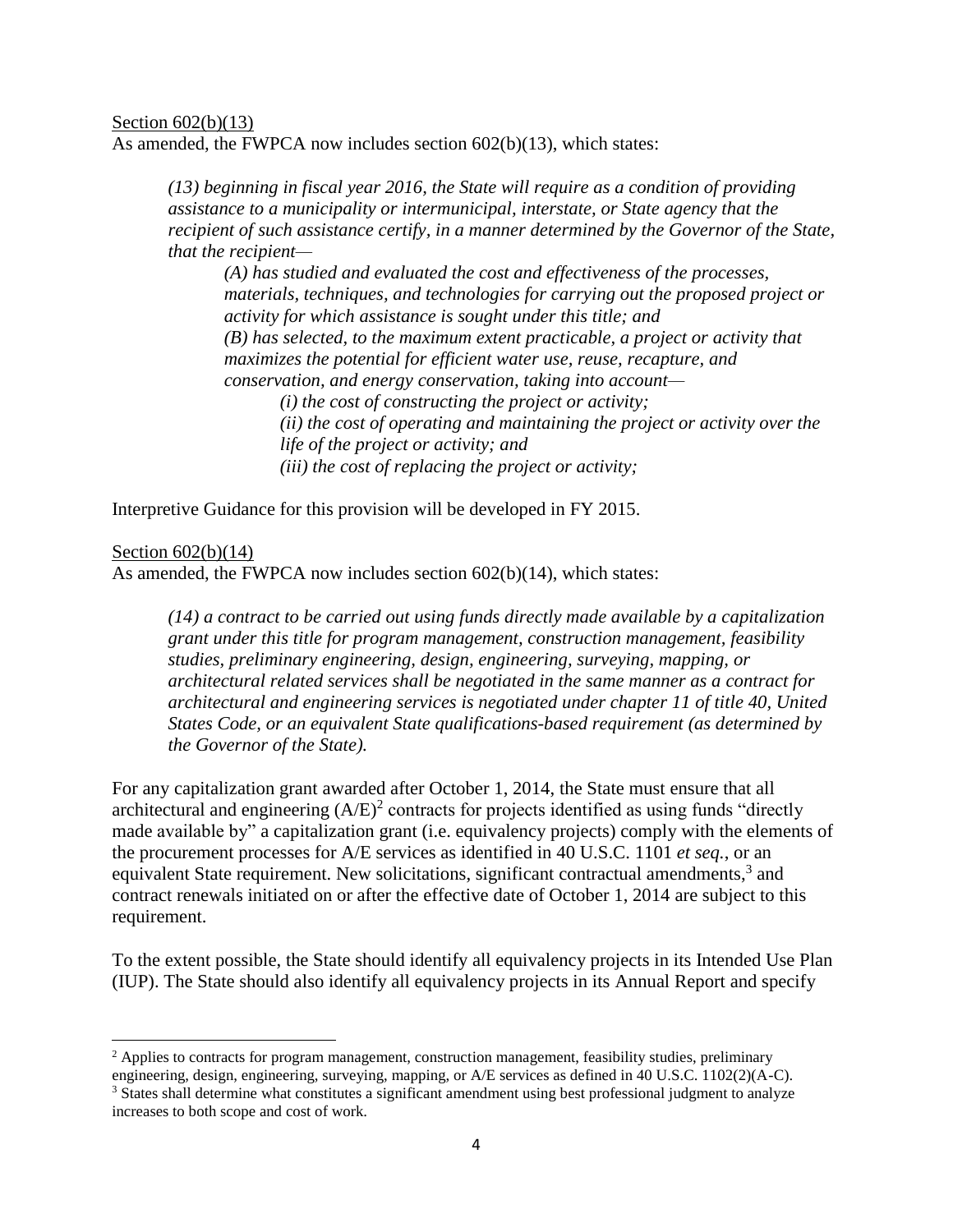whether those projects include any A/E services. Only the SRF-funded contracts for A/E services associated with equivalency projects must comply with this requirement.

The State should also detail in its IUP or Operating Agreement whether it intends to satisfy this requirement through compliance with 40 U.S.C. 1101 *et seq.* or through an equivalent State requirement. In the case of the latter, the source of the requirement (e.g., existing State legislation or regulation, etc.) must be stated, and the Attorney General's certification submitted with each capitalization grant application must include a certification that the State's A/E procurement requirements are equivalent to 40 U.S.C 1101 *et seq*. The requirements of 40 U.S.C 1101 *et seq.* are:

- Public announcement of the solicitation (e.g., a Request for Qualifications);
- Evaluation and ranking of the submitted qualifications statements based on established, publicly available criteria (e.g., identified in the solicitation);
	- o Evaluation criteria should be based on demonstrated competence and qualification for the type of professional services required (e.g., past performance, specialized experience, and technical competence in the type of work required);
- Discussion with at least three firms to consider anticipated concepts and compare alternative methods for furnishing services;
- Selection of at least three firms considered to be the most highly qualified to provide the services required; and
- Contract negotiation with the most highly qualified firm to determine compensation that is fair and reasonable based on a clear understanding of the project scope, complexity, professional nature, and the estimated value of the services to be rendered;
	- o In the event that a contract cannot be negotiated with the most highly qualified firm, negotiation continues in order of qualification.

In the event that the State has no existing equivalent qualifications-based requirement for procurement, the federal requirements in 40 U.S.C. *et seq.* apply.

# **Section 5003. Water Pollution Control Revolving Funds (Section 603)**

Section 603(c) As amended, the FWPCA section 603(c) now states:

> *(c) Projects and Activities Eligible for Assistance.—The amounts of funds available to each State water pollution control revolving fund shall be used only for providing financial assistance—*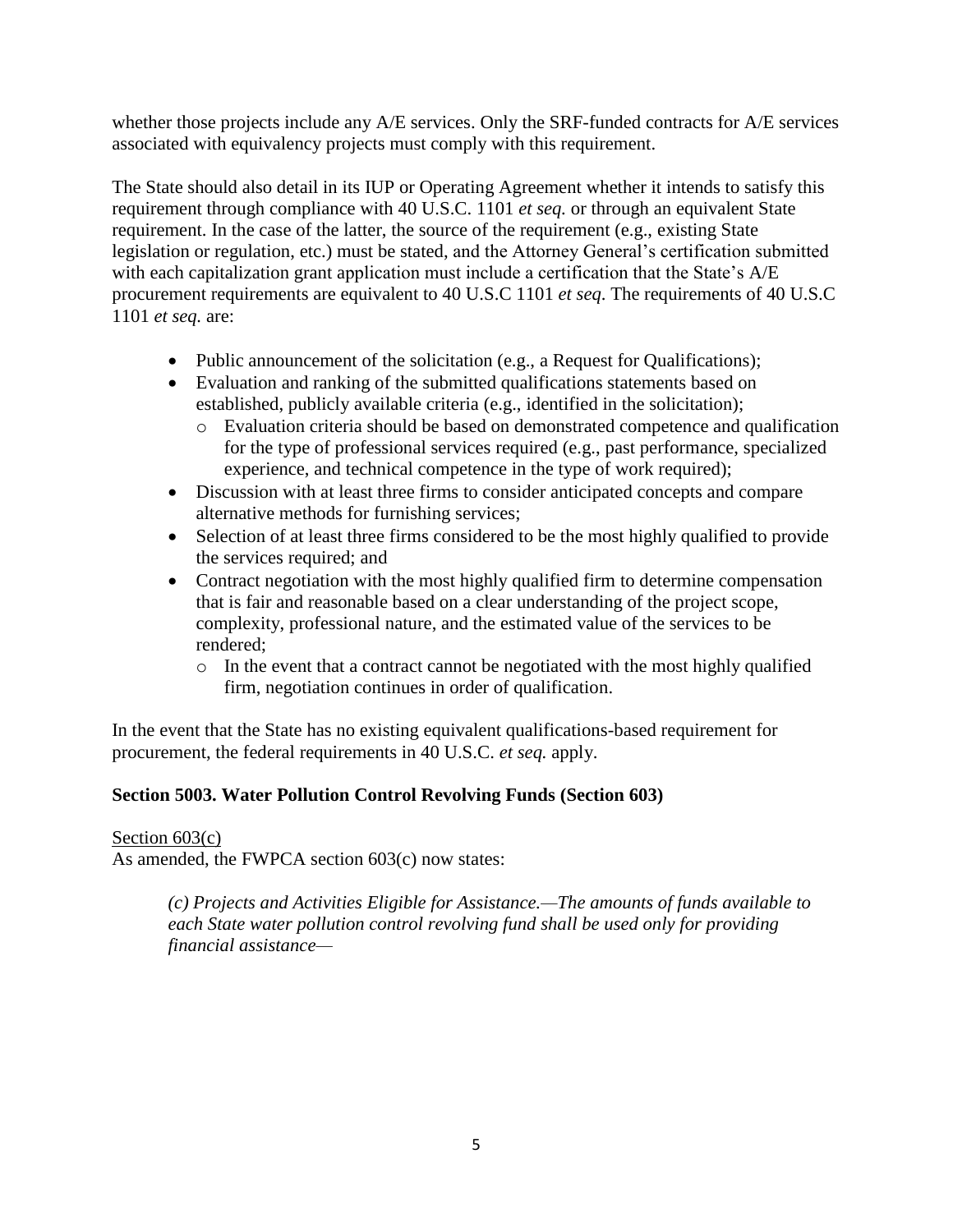The FWPCA section 603(c) provides the project types eligible for CWSRF assistance. Each of the eleven project types is an independent eligibility with its own criteria and requirements. Treatment works projects, as defined in the FWPCA section 212, now incorporated in FWPCA Section 502(26), are subject to the following three requirements, regardless of which eligibility they are funded under:

- the State must agree to conduct an environmental review of the potential environmental impacts of all treatment works projects;
- the State must apply the prevailing wage provision (Davis-Bacon) to all treatment works projects; and
- the State must apply American Iron and Steel (AIS) to all treatment works projects.

# Section  $603(c)(1-3)$

The FWPCA section  $603(c)(1-3)$  states:

*(1) to any municipality or intermunicipal, interstate, or State agency for construction of publicly owned treatment works (as defined in Section 212); (2) for the implementation of a management program established under section 319; (3) for development and implementation of a conservation and management plan under section 320;* 

The projects eligible for assistance under the FWPCA sections  $603(c)(1)$ ,  $603(c)(2)$ , and 603(c)(3) remain unchanged.

### Section  $603(c)(4)$

As amended, the FWPCA now includes section  $603(c)(4)$ , which states that each CWSRF may provide financial assistance:

*(4) for the construction, repair, or replacement of decentralized wastewater treatment systems that treat municipal wastewater or domestic sewage;*

Publicly and privately owned decentralized wastewater treatment projects are eligible. Eligible projects include, but are not limited to, the construction of new decentralized systems (e.g., individual onsite systems and cluster systems), as well as the upgrade, repair, or replacement of existing systems.

#### Section  $603(c)(5)$

As amended, the FWPCA now includes section  $603(c)(5)$ , which states that each CWSRF may provide financial assistance:

(5) *for measures to manage, reduce, treat, or recapture stormwater or subsurface drainage water;*

Publicly and privately owned, permitted and unpermitted projects that manage, reduce, treat, or recapture stormwater or subsurface drainage water are eligible. This language eliminates ownership constraints on regulated stormwater projects. For example, projects that are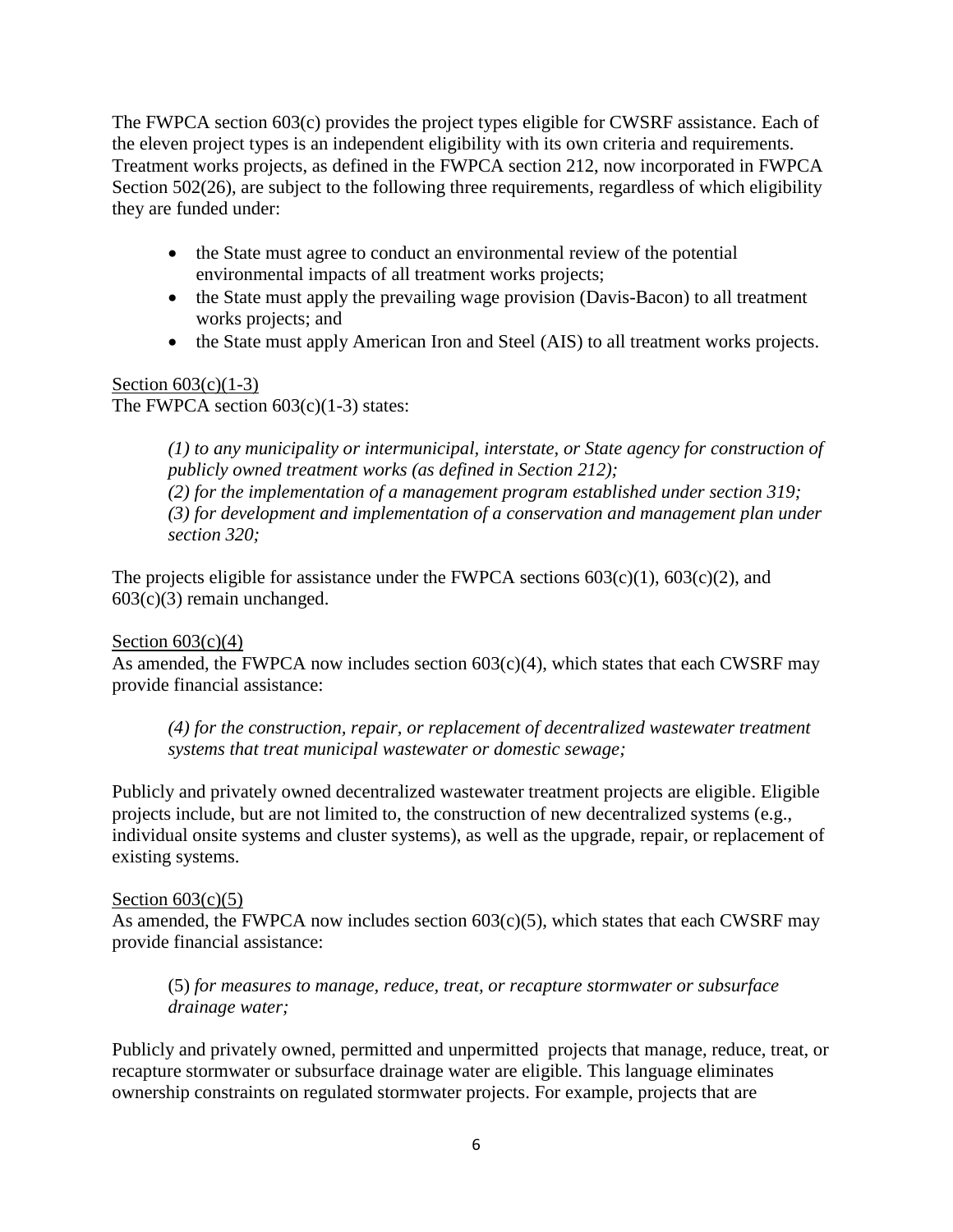specifically required by a Municipal Separate Storm Sewer System (MS4) permit are now eligible, regardless of ownership. Projects may include, but are not limited to green roofs, rain gardens, roadside plantings, porous pavement, and rainwater harvesting.

#### Section  $603(c)(6)$

As amended, the FWPCA now includes section 603(c)(6), which states that each CWSRF may provide financial assistance:

(6) *to any municipality or intermunicipal, interstate, or State agency for measures to reduce the demand for publicly owned treatment works capacity through water conservation, efficiency, or reuse;*

Assistance for water conservation, efficiency, or reuse may be provided to municipalities, intermunicipal, or State agencies. Only the specified public entities are eligible for assistance; however, project activities may take place at publicly or privately owned properties, provided the project reduces demand for publicly owned treatment works (POTW) capacity. For example, a city may receive CWSRF assistance to make loans or grants to city residents for the installation of water efficient appliances. Other eligible projects include, but are not limited to, the installation, replacement, or upgrade of water meters; plumbing fixture retrofits or replacement; and gray water recycling. Water audits and water conservation plans are also eligible. Equipment to reuse effluent (e.g., gray water, condensate, and wastewater effluent reuse systems) is eligible.

### Section  $603(c)(7)$

As amended, the FWPCA now includes section 603(c)(7), which states that each CWSRF may provide financial assistance:

(7) *for the development and implementation of watershed projects meeting the criteria set forth in section 122;*

Projects that develop or implement a watershed pilot project related to at least one of the six areas identified in section 122 are eligible: watershed management of wet weather discharges, stormwater best management practices, watershed partnerships, integrated water resource planning, municipality-wide stormwater management planning, or increased resilience of treatment works. Assistance recipients may be public or private entities.

### Section  $603(c)(8)$

As amended, the FWPCA now includes section 603(c)(8), which states that each CWSRF may provide financial assistance:

(8) *to any municipality or intermunicipal, interstate, or State agency for measures to reduce the energy consumption needs for publicly owned treatment works;*

Projects to reduce the energy consumption needs for POTWs are eligible. Only the specified public entities are eligible for assistance; however, project activities may take place at public or private properties, provided the project reduces the energy consumption needs for a POTW. Projects may include, but are not limited to, the installation of energy efficient lighting, HVAC,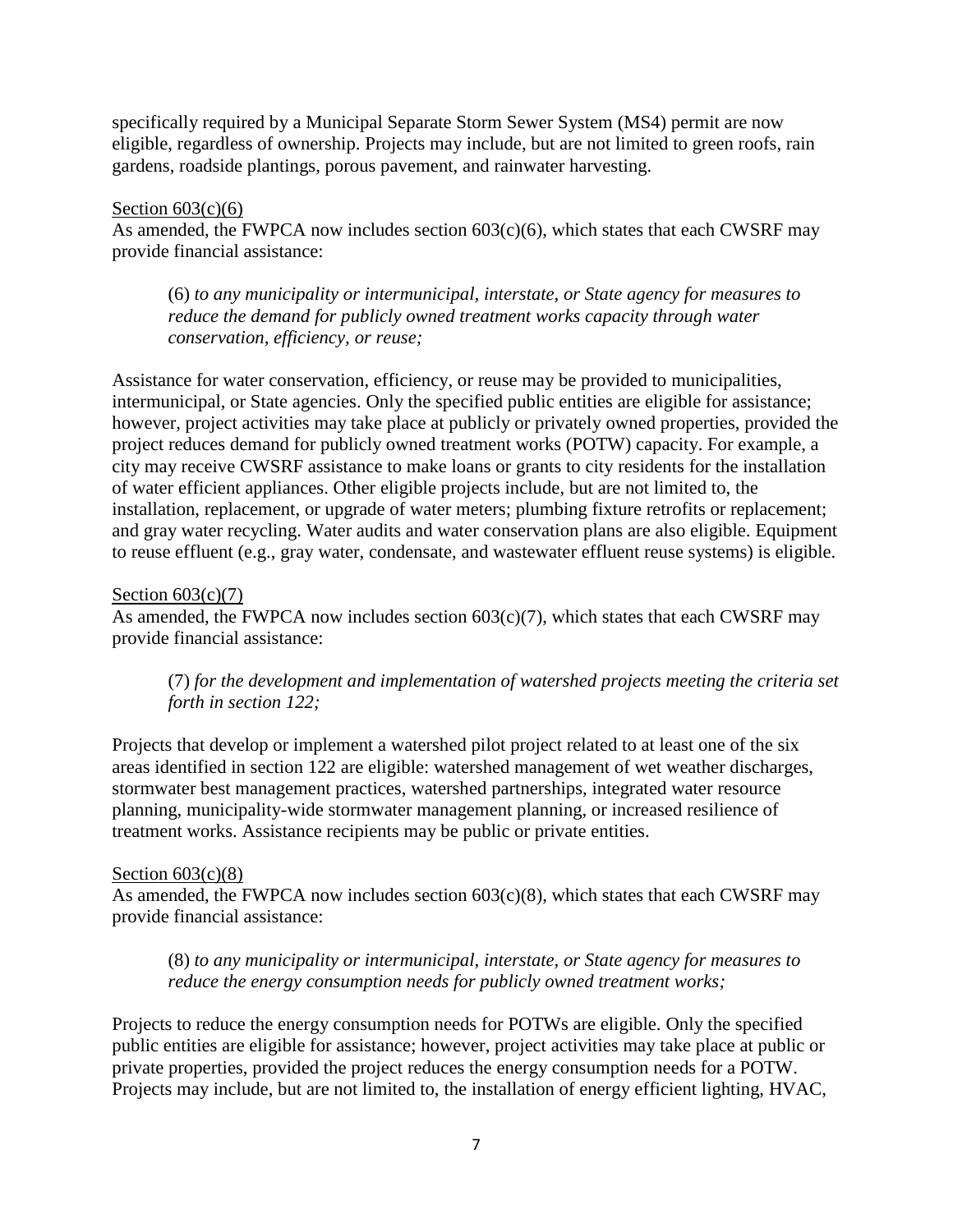process equipment, and electronic equipment and systems at POTWs. Planning activities, such as energy audits and optimization studies are also eligible.

#### Section  $603(c)(9)$

As amended, the FWPCA now includes section  $603(c)(9)$ , which states that each CWSRF may provide financial assistance:

### (9) *for reusing or recycling wastewater, stormwater, or subsurface drainage water;*

Projects involving the reuse or recycling of wastewater, stormwater, or subsurface drainage water are eligible. This includes, as part of a reuse project, the purchase and installation of treatment equipment sufficient to meet reuse standards. Other eligible projects include, but are not limited to, distribution systems to support effluent reuse, including piping the effluent on the property of a private consumer, recharge transmission lines, injection wells, and equipment to reuse effluent (e.g., gray water, condensate, and wastewater effluent reuse systems). Eligible recipients may be public or private entities.

### Section 603(c)(10)

As amended, the FWPCA now includes section  $603(c)(10)$ , which states that each CWSRF may provide financial assistance:

### (10) *for measures to increase the security of publicly owned treatment works;*

Security measures for publicly-owned treatment works might include, but are not limited to: vulnerability assessments, contingency/emergency response plans, fencing, security cameras/lighting, motion detectors, redundancy (systems and power), secure chemical and fuel storage, lab equipment, securing large sanitary sewers, and tamper-proof manholes. The CWSRF cannot fund operations and maintenance (O&M) activities. Therefore, maintaining a human presence (i.e. security guards) and monitoring activities are not eligible.

#### Section  $603(c)(11)$

As amended, the FWPCA now includes section  $603(c)(11)$ , which states that each CWSRF may provide financial assistance:

(11) *to any qualified nonprofit entity, as determined by the Administrator, to provide assistance to owners and operators of small and medium publicly owned treatment works (A) to plan, develop, and obtain financing for eligible projects under this subsection, including planning, design, and associated preconstruction activities; and (B) to assist such treatment works in achieving compliance with this Act.*

Projects to provide assistance to small and medium POTWs are eligible. The definition of small and medium POTWs shall be determined by the State. Assistance recipients must be a nonprofit entity. A nonprofit entity is one which has Federal tax-exempt status. The CWSRF cannot fund ongoing O&M activities; however, planning and design costs for capital projects, as well as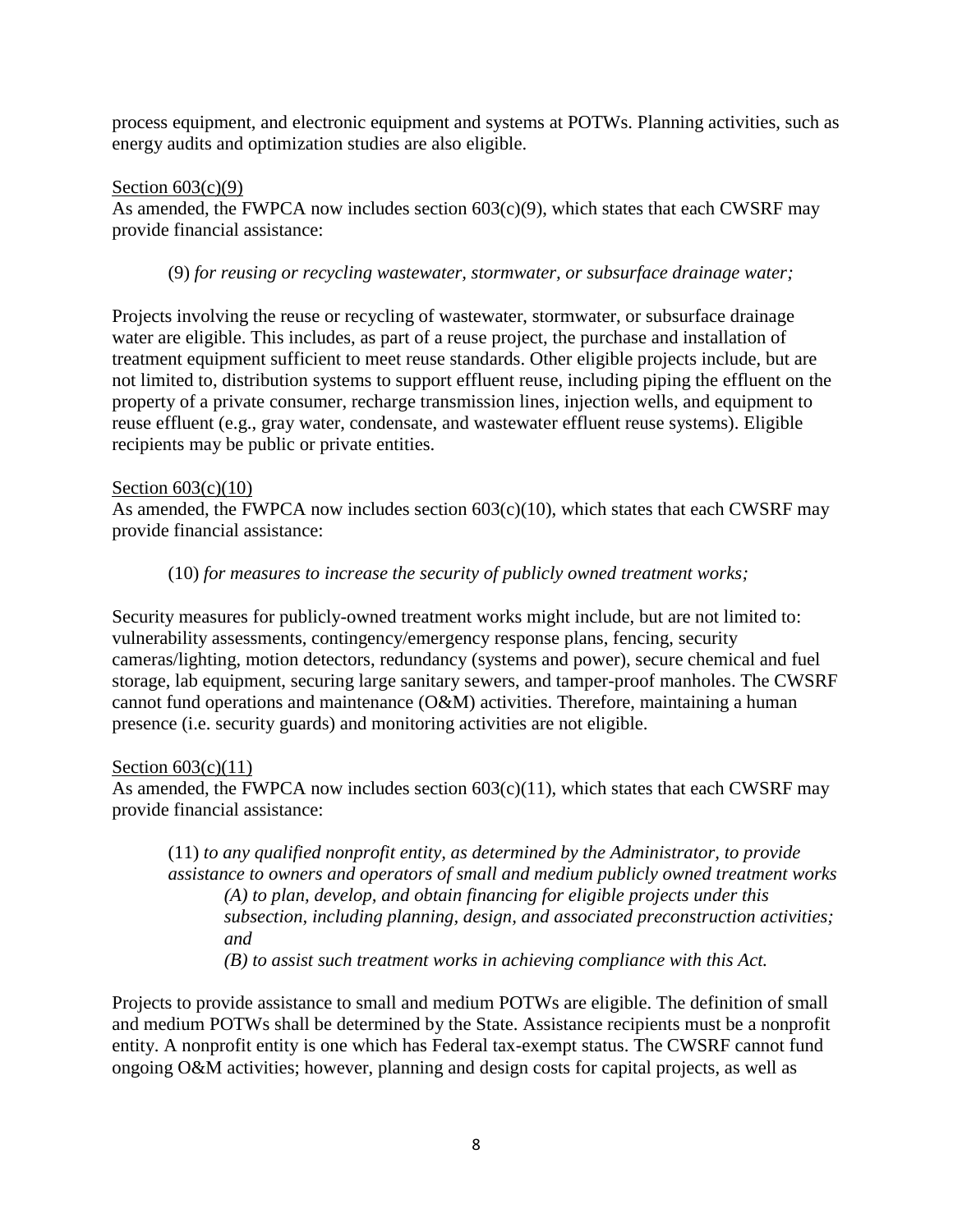broader water quality planning projects, are eligible. The development and initial implementation of training activities are also eligible.

Section  $603(d)(1)(A) \& (B)$ As amended, the FWPCA section  $603(d)(1)(A) \& (B)$  now states:

> *(d) TYPES OF ASSISTANCE.—Except as otherwise limited by State law, a water pollution control revolving fund of a State under this section may be used only— (1) to make loans, on the condition that—*

> > *(A) such loans are made at or below market interest rates, including interest free loans, at terms not to exceed the lesser of 30 years and the projected useful life (as determined by the State) of the project to be financed with proceeds of the loan;*

*(B) annual principal and interest payments will commence not later than one year after completion of any project and loans will be fully amortized upon the expiration of the term of the loan;* 

Loan terms may extend up to 30 years, but must not exceed the useful life of the project. Existing CWSRF loans may be restructured to reflect the change to loan terms. For example, an existing 20 year loan with 10 years left to maturity could be restructured to add another 10 years to the maturity date provided the useful life of the project is 30 years or more. For a CWSRF project that has multiple components each with a different useful life, the State may use a weighted average of the components in determining the useful life of the project.

Section  $603(d)(1)(E)$ 

As amended, the FWPCA now includes section 603(d)(1)(E), which states:

*(E) for a treatment works proposed for repair, replacement, or expansion, and eligible for assistance under subsection (c)(1), the recipient of a loan shall—*

*(i) develop and implement a fiscal sustainability plan that includes—*

*(I) an inventory of critical assets that are a part of the treatment works; (II) an evaluation of the condition and performance of inventoried assets or asset groupings;* 

*(III) a certification that the recipient has evaluated and will be implementing water and energy conservation efforts as part of the plan; and* 

*(IV) a plan for maintaining, repairing, and, as necessary, replacing the treatment works and a plan for funding such activities; or* 

*(ii) certify that the recipient has developed and implemented a plan that meets the requirements under clause (i);*

The FWPCA section  $603(d)(1)(E)$  requires a recipient of a loan for a project that involves the repair, replacement, or expansion<sup>4</sup> of a treatment works to develop and implement a fiscal

 $\overline{\phantom{a}}$ <sup>4</sup> FSPs are not required for new treatment works (unless they are physically replacing an existing treatment works or expanding the treatment capacity of an existing system) or for projects involving an upgrade that does not involve repair/replacement or expand the treatment capacity (e.g., adding advanced treatment).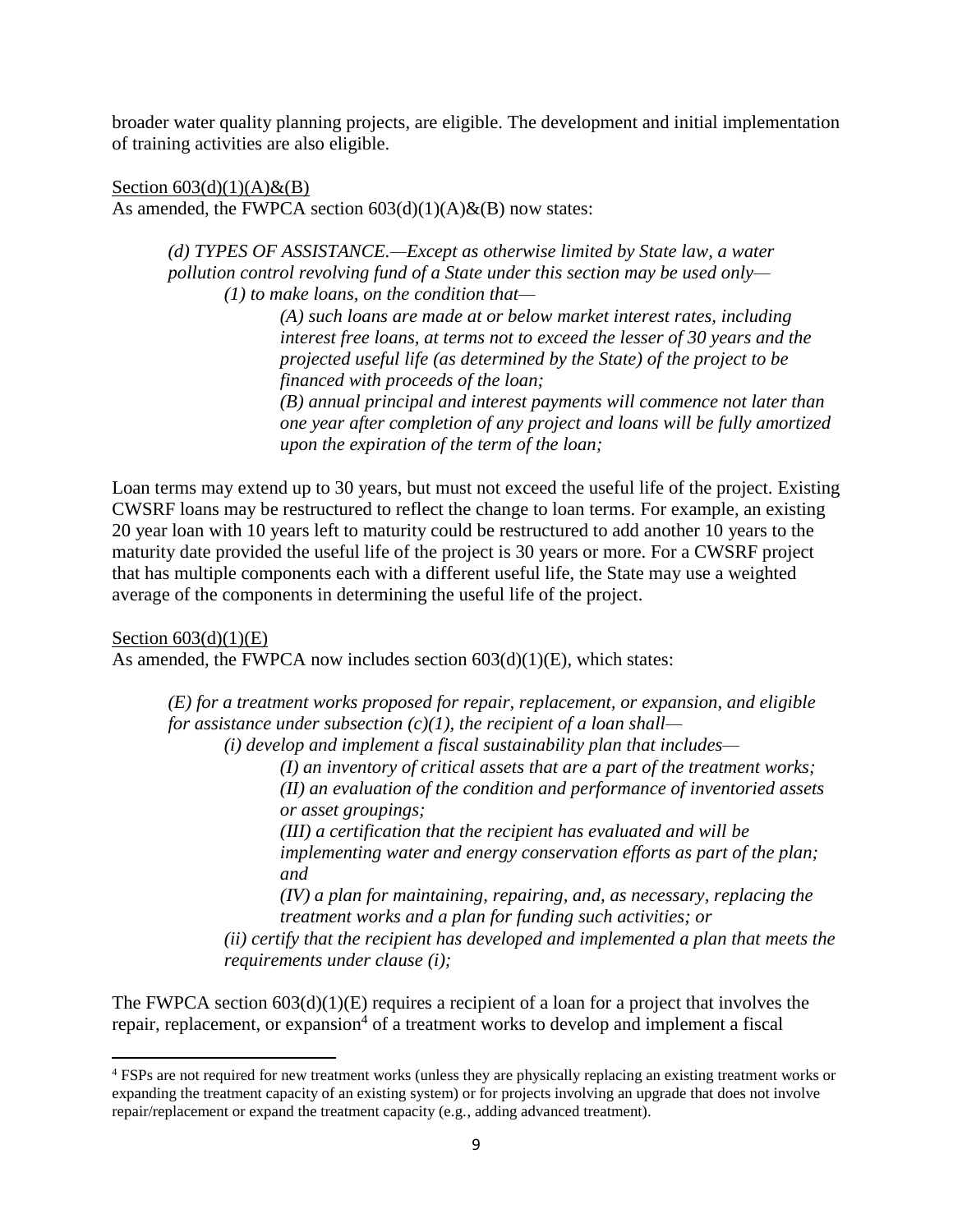sustainability plan (FSP) or certify that it has developed and implemented such a plan. This provision applies to all loans for which the borrower submitted an application<sup>5</sup> on or after October 1, 2014.

FSPs should be treated as "living documents" that are regularly reviewed, revised, expanded, and implemented as an integral part of the operation and management of the system. From this perspective, there may be no final deadline for the completion of an FSP; however, it is necessary to set a date for submission of an FSP certification in order to ensure compliance with this provision. An FSP certification is a certification by the borrower that the FSP has been developed and is being implemented. For systems that self-certify under the FWPCA section  $603(d)(1)(E)(ii)$ , certification is due at the time of loan closing. For systems developing an FSP under the FWPCA section  $603(d)(1)(E)(i)$ , the requirement to develop and implement an FSP must be a condition of the loan agreement, which must also specify when the FSP certification is due. CWSRF programs may establish a program-wide deadline or a unique deadline for each project relative to the borrower's size, ability, and experience with fiscal sustainability planning. It is recommended that CWSRFs require borrowers to submit the FSP certification before the final disbursement is approved.

The statute requires that FSPs include, at a minimum:

- an inventory of critical assets that are part of the treatment works;
- an evaluation of the condition and performance of inventoried assets or asset groupings;
- a certification that the assistance recipient has evaluated and will be implementing water and energy conservation efforts as part of the plan; and
- a plan for maintaining, repairing, and, as necessary, replacing the treatment works and a plan for funding such activities.

Each CWSRF program must develop specific criteria for the contents of the FSP that meet these minimum requirements (*see Appendix I for energy and water conservation resources*). CWSRFs may consider allowing recipients to take a phased approach such that the initial FSP covers only the funded project and closely associated components.<sup>6</sup> This approach should be applied in such a way that a comprehensive and cohesive plan that covers the entire treatment works eventually results as the utility continues to repair, replace, and expand the system. States may also consider creating tiered requirements that scale the level of complexity of the FSP to the size of the municipality or utility (e.g., population served, millions of gallons treated, etc.).

At a minimum, CWSRFs must require loan recipients to certify that an FSP has been developed and is being implemented and, if deemed necessary, review the FSP. Such a review could occur during an on-site project evaluation; CWSRFs are not required to collect FSPs, but could document this review process with a memorandum to the file, a letter to the loan recipient, or an

 $\overline{a}$ 

<sup>5</sup> States will determine what constitutes an application and must be consistent.

<sup>&</sup>lt;sup>6</sup> The treatment works should be broken down into logical sections using best professional judgment. For a sewer rehabilitation or replacement project, for example, it may be appropriate to segment a large collection system into areas or zones and create an FSP for the affected area only. On the other hand, for a small system it may be more appropriate to create a plan that covers the entire collection system.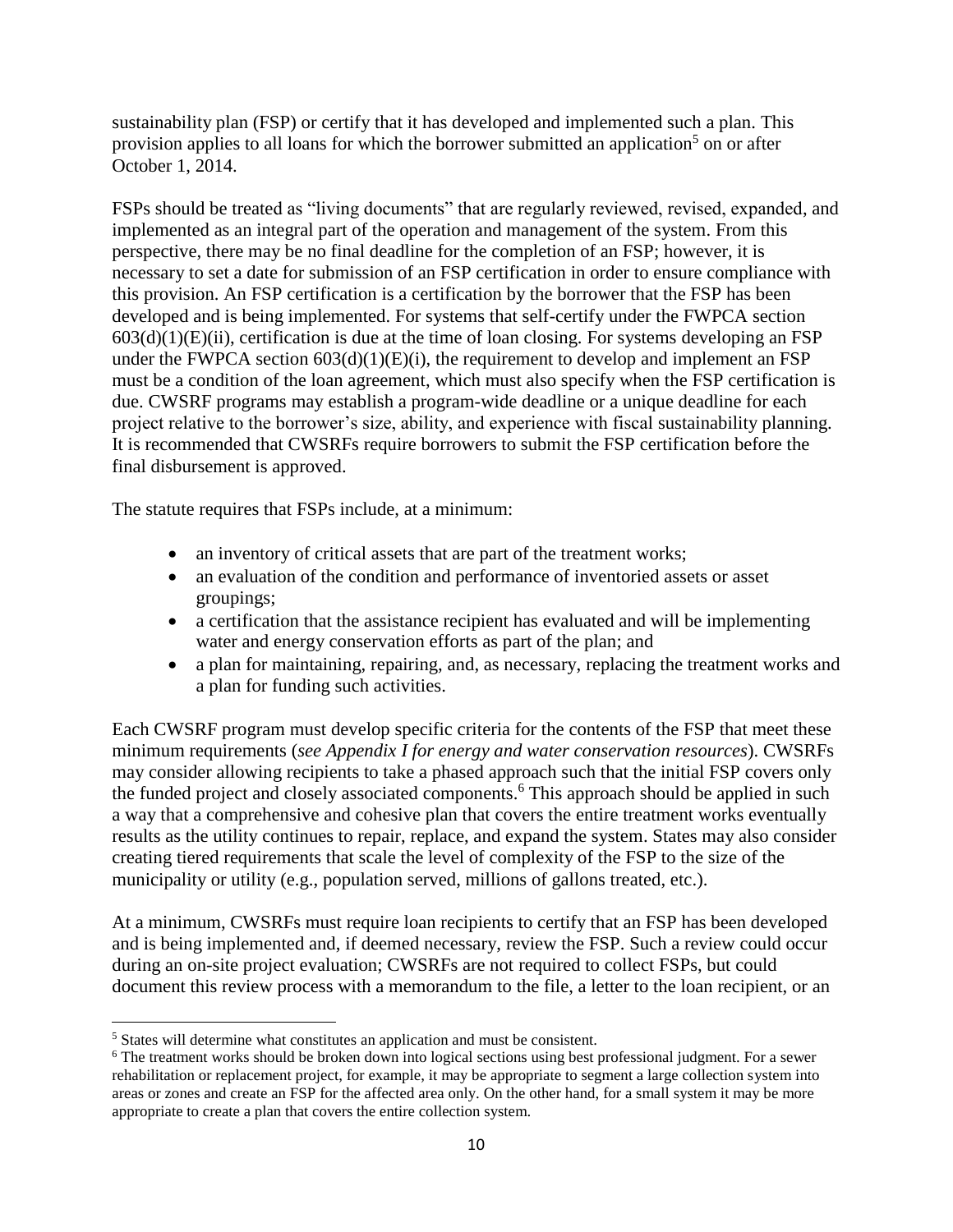evaluation form (e.g., a checklist). An FSP review could include the following elements: ensure the loan recipient developed an FSP, that the FSP has an appropriate level of depth and complexity, and that the recipient is implementing the FSP. Regarding the water and energy efficiency provision, CWSRFs should ensure the statutorily required certification is included in the FSP. It is recommended that the CWSRFs also evaluate whether the recipient has incorporated, to the maximum extent practicable, water and energy efficient approaches into the funded project.

Development of an FSP is an eligible cost. It is recommended that CWSRFs review and accept any FSP developed as a condition of the loan or paid for by the CWSRF, including cases of selfcertification where the loan recipient is reimbursed for the cost of developing the equivalent plan. As a best practice, EPA encourages CWSRFs to review all FSPs during the final inspections.

#### Section  $603(d)(7)$

As amended, the FWPCA section 603(d)(7) now states:

*(7) for the reasonable costs of administering the fund and conducting activities under this title, except that such amounts shall not exceed 4 percent of all grant awards to such fund under this title, \$400,000 per year, or 1/5 percent per year of the current valuation of the fund, whichever amount is greatest, plus the amount of any fees collected by the State for such purpose regardless of the source.*

The maximum annual amount of CWSRF money (not including any fees collected that are placed in the fund) that may be used to cover the reasonable costs of administering the fund is the greatest of the following:

- an amount equal to 4 percent of all grant awards received by a State CWSRF less any amounts that have been used in previous years to cover administrative expenses;
- $\bullet$  \$400,000; or

 $\overline{\phantom{a}}$ 

• 1/5 percent of the current valuation of the fund.

The current valuation of the fund must be a representation of the equity of the CWSRF that properly takes into account its assets and liabilities. This valuation needs to be verifiable and consistent across the States; therefore, this calculation must be based on the most recent audited financial statements of the CWSRF and must reflect the "Total Net Position," which is defined by the GASB as the difference between (a) assets and deferred outflows of resources and (b) liabilities and deferred inflows of resources.<sup>7</sup> If the "Total Net Position" cannot be derived from audited CWSRF financial statements, a State may still provide a calculation of the current valuation of the fund. However, an auditor must certify that this calculation is accurate and consistent with the definition of "Total Net Position." The EPA will periodically review and update the definition of the current valuation of the fund to reflect future updates by the GASB.

<sup>7</sup> For more information, please refer to *Statement No. 63 Financial Reporting of Deferred Outflows of Resources, Deferred Inflows of Resources, and Net Position* and other relevant GASB pronouncements.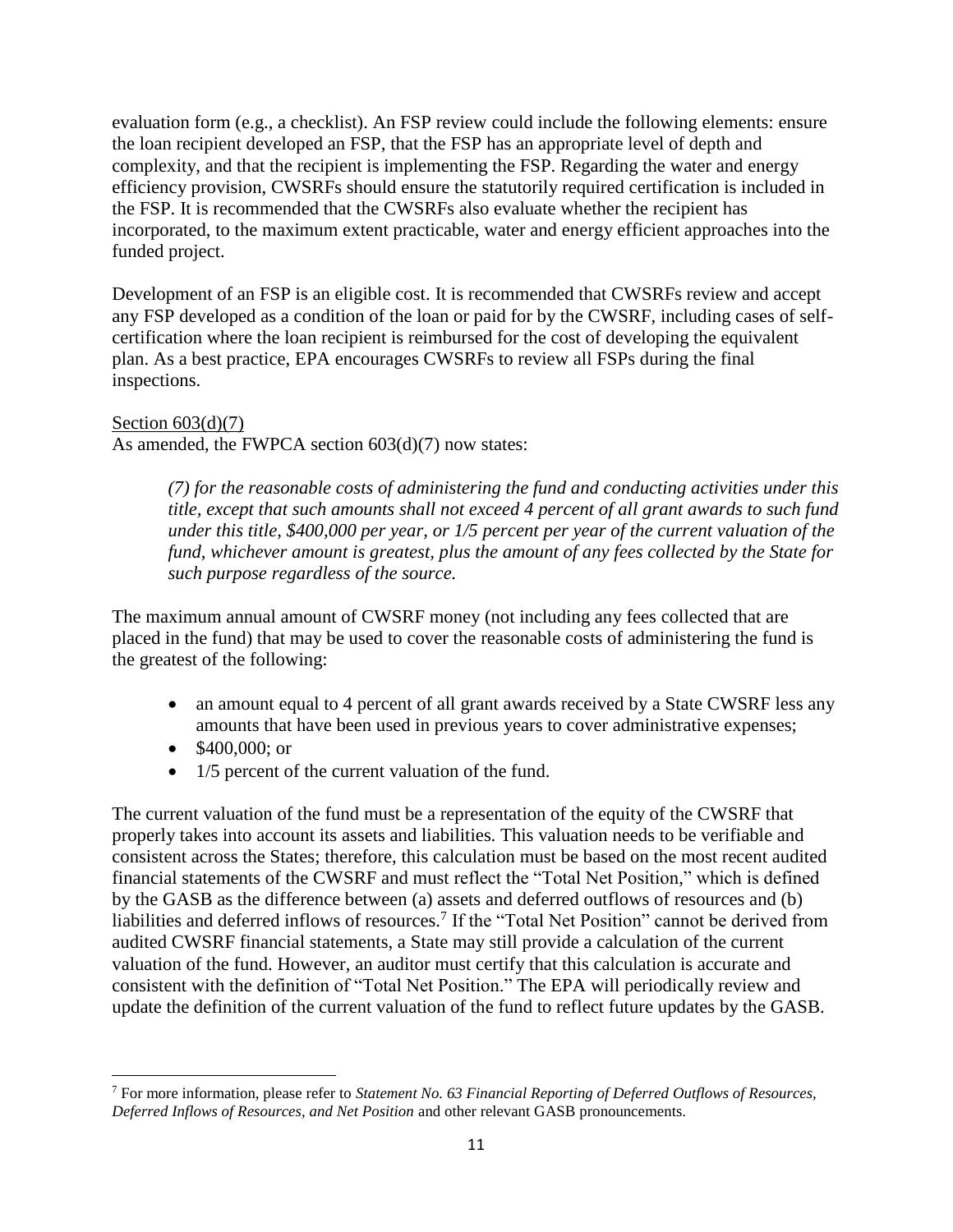Any fees deposited in the fund and used by a State to pay for administering the fund or conducting activities under this title will not count against the maximum amount of CWSRF money that may be used for such purposes.

Section 603(i)

As amended, the FWPCA now includes section 603(i), which states:

#### *(i) ADDITIONAL SUBSIDIZATION.—*

*(1) IN GENERAL.—In any case in which a State provides assistance to a municipality or intermunicipal, interstate, or State agency under subsection (d), the State may provide additional subsidization, including forgiveness of principal and negative interest loans—*

*(A) to benefit a municipality that—*

*(i) meets the affordability criteria of the State established under paragraph (2); or*

*(ii) does not meet the affordability criteria of the State if the recipient—*

> *(I) seeks additional subsidization to benefit individual ratepayers in the residential user rate class;*

*(II) demonstrates to the State that such ratepayers will experience a significant hardship from the increase in rates necessary to finance the project or activity for which assistance is sought; and*

*(III) ensures, as part of an assistance agreement between the State and the recipient, that the additional subsidization provided under this paragraph is directed through a user charge rate system (or other appropriate method) to such ratepayers; or*

*(B) to implement a process, material, technique, or technology—*

*(i) to address water-efficiency goals;*

*(ii) to address energy-efficiency goals;*

*(iii) to mitigate stormwater runoff; or*

*(iv) to encourage sustainable project planning, design, and construction.*

#### *(2) AFFORDABILITY CRITERIA.—*

*(A) ESTABLISHMENT.—*

*(i) IN GENERAL.—Not later than September 30, 2015, and after providing notice and an opportunity for public comment, a State shall establish affordability criteria to assist in identifying municipalities that would experience a significant hardship raising the revenue necessary to finance a project or activity eligible for assistance under subsection (c)(1) if additional subsidization is not provided.*

*(ii) CONTENTS.—The criteria under clause (i) shall be based on income and unemployment data, population trends, and other data determined relevant by the State, including whether the project or*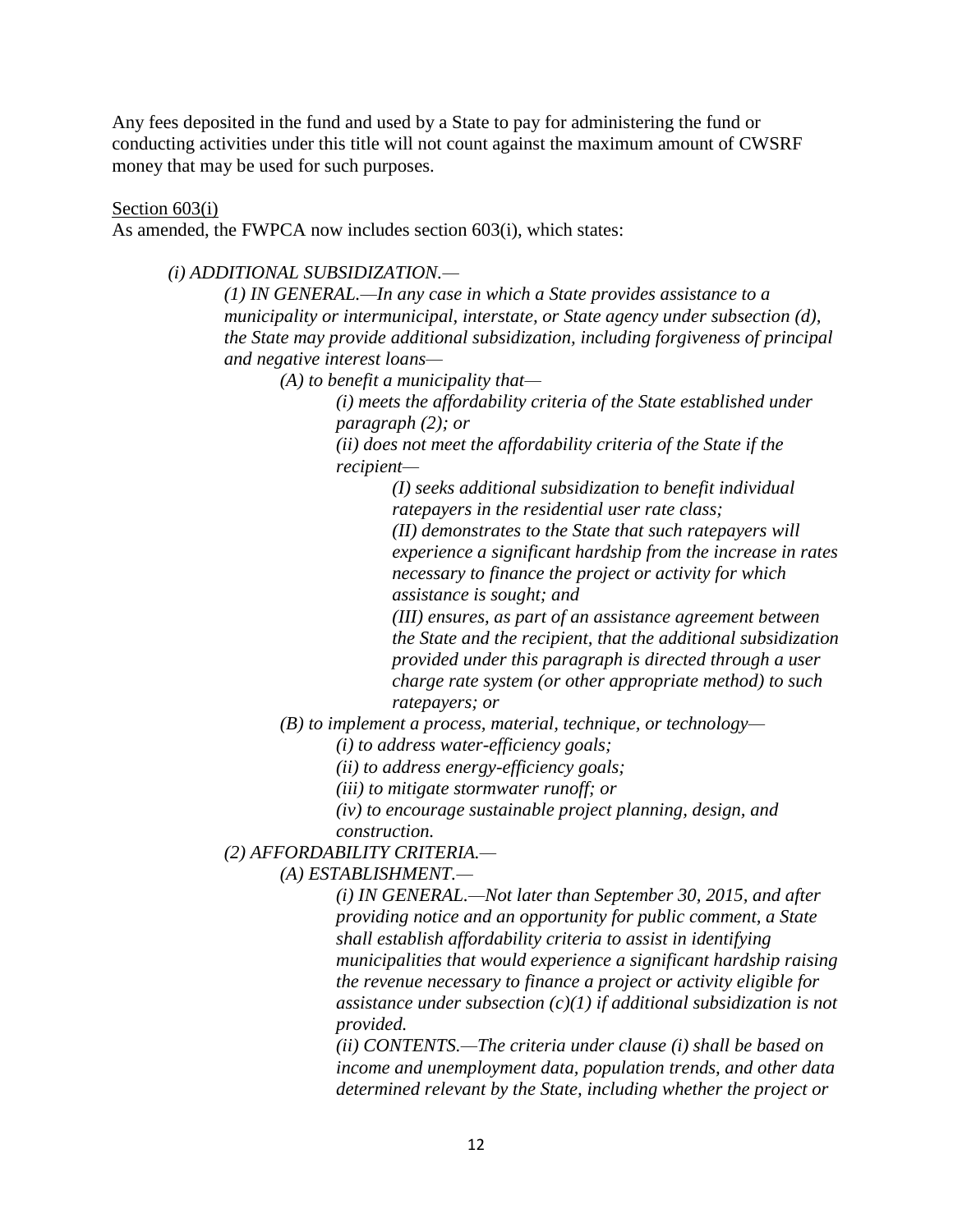*activity is to be carried out in an economically distressed area, as described in section 301 of the Public Works and Economic Development Act of 1965 (42 U.S.C. 3161).*

*(B) EXISTING CRITERIA.—If a State has previously established, after providing notice and an opportunity for public comment, affordability criteria that meet the requirements of subparagraph (A)—*

*(i) the State may use the criteria for the purposes of this subsection; and*

*(ii) those criteria shall be treated as affordability criteria established under this paragraph.*

*(C) INFORMATION TO ASSIST STATES.—The Administrator may publish information to assist States in establishing affordability criteria under subparagraph (A).*

*(3) LIMITATIONS.—*

*(A) IN GENERAL.—A State may provide additional subsidization in a fiscal year under this subsection only if the total amount appropriated for making capitalization grants to all States under this title for the fiscal year exceeds \$1,000,000,000.*

*(B) ADDITIONAL LIMITATION.—*

*(i) GENERAL RULE.—Subject to clause (ii), a State may use not more than 30 percent of the total amount received by the State in capitalization grants under this title for a fiscal year for providing additional subsidization under this subsection.*

*(ii) EXCEPTION.—If, in a fiscal year, the amount appropriated for making capitalization grants to all States under this title exceeds \$1,000,000,000 by a percentage that is less than 30 percent, clause* 

*(i) shall be applied by substituting that percentage for 30 percent. (C) APPLICABILITY.—The authority of a State to provide additional subsidization under this subsection shall apply to amounts received by the State in capitalization grants under this title for fiscal years beginning after September 30, 2014.*

*(D) CONSIDERATION.—If the State provides additional subsidization to a municipality or intermunicipal, interstate, or State agency under this subsection that meets the criteria under paragraph (1)(A), the State shall take the criteria set forth in section 602(b)(5) into consideration.*

The FWPCA section 603(i) provides a CWSRF with the permanent authority to provide a certain percentage of its total capitalization grant award as additional subsidization under the circumstances outlined in the statute. This authority only applies to capitalization grants made from the FY 2015 and later appropriations; it does not impact any capitalization grant made from the FY 2014 or prior appropriations. Going forward, there is no minimum additional subsidy requirement that CWSRFs must comply with, but CWSRFs that have not met the additional subsidy requirements from previous capitalization grants must still meet those requirements. Any additional subsidization provided from previous capitalization grants is not subject to the restrictions outlined in the WRRDA statute and may still be provided to any eligible recipient of CWSRF assistance.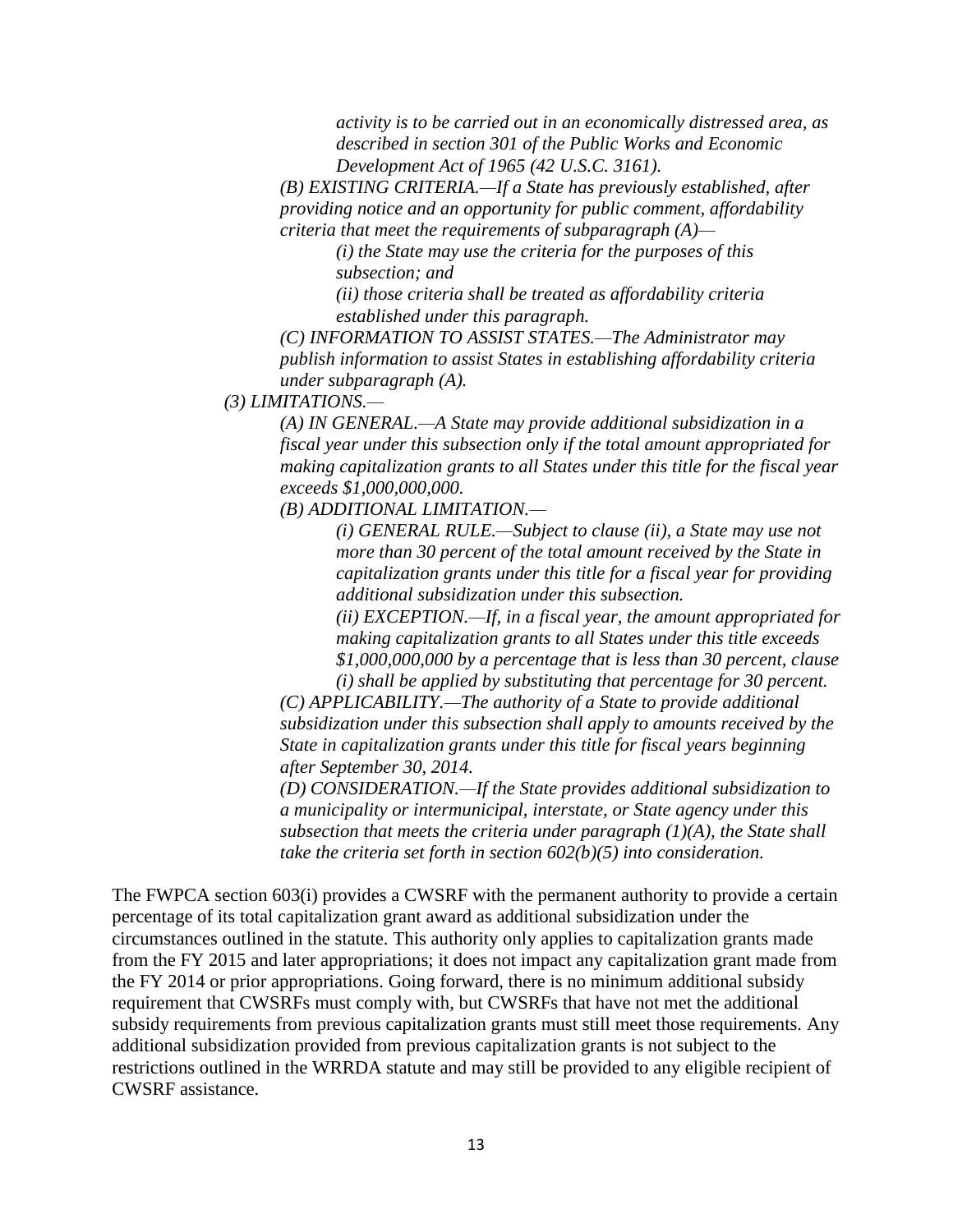The maximum percentage that may be provided as additional subsidization will range from 0 percent to 30 percent based on the amount of the total appropriation as follows:<sup>8</sup>

- total appropriation less than or equal to \$1 billion: no additional subsidy authorized;
- total appropriation greater than or equal to \$1.3 billion: additional subsidy up to 30 percent of the capitalization grant authorized;
- total appropriation greater than \$1 billion, but less than \$1.3 billon: a percentage equal to the percentage by which the appropriation exceeds \$1 billion authorized. For example, if the total annual appropriation is \$1.1 billion, the total amount of additional subsidization available for all States would be \$110 million, with each CWSRF able to provide up to 10 percent of its total capitalization grant as additional subsidization.

A CWSRF may only provide additional subsidization to a municipality or intermunicipal, interstate, or State agency; however, eligible recipients of a principal forgiveness or negative interest loan may use a "pass through" loan structure to pass the subsidy along to any eligible recipient of CWSRF assistance for projects that would otherwise be eligible to receive additional subsidization under this subsection, including non-profits and other private entities. This flexibility cannot be extended to additional subsidization that has been provided as a grant.

Additional subsidization may only be provided to eligible recipients for the following:

- to benefit a municipality that meets the State's affordability criteria as established under the FWPCA section  $603(i)(2)$ ;<sup>9</sup>
- to benefit a municipality that does not meet the State's affordability criteria but seeks additional subsidization to benefit individual ratepayers in the residential user rate class; $^{10}$  or
- to implement a process, material, technique, or technology that addresses water or energy efficiency goals; mitigates stormwater runoff; or encourages sustainable project planning, design, and construction.

The FWPCA section 603(i)(2) requires States to develop affordability criteria that will assist them in identifying applicants that would have difficulty financing projects without additional subsidization. Criteria must be established by September 30, 2015 after providing notice and an opportunity for public comment.

 $\overline{\phantom{a}}$ <sup>8</sup> For additional information, please refer to the chart provided in Appendix II.

<sup>&</sup>lt;sup>9</sup> If a State provides additional subsidization to a municipality or intermunicipal, interstate, or State agency that meets the criteria under the FWPCA section  $603(i)(1)(A)$ , the State must consider first using all funds in the fund as a result of capitalization grants to assure maintenance of progress, as determined by the Governor of the State, toward compliance with enforceable deadlines, goals, and requirements of this Act, including the municipal compliance deadline, as set forth in section 602(b)(5).

 $10$  Ibid.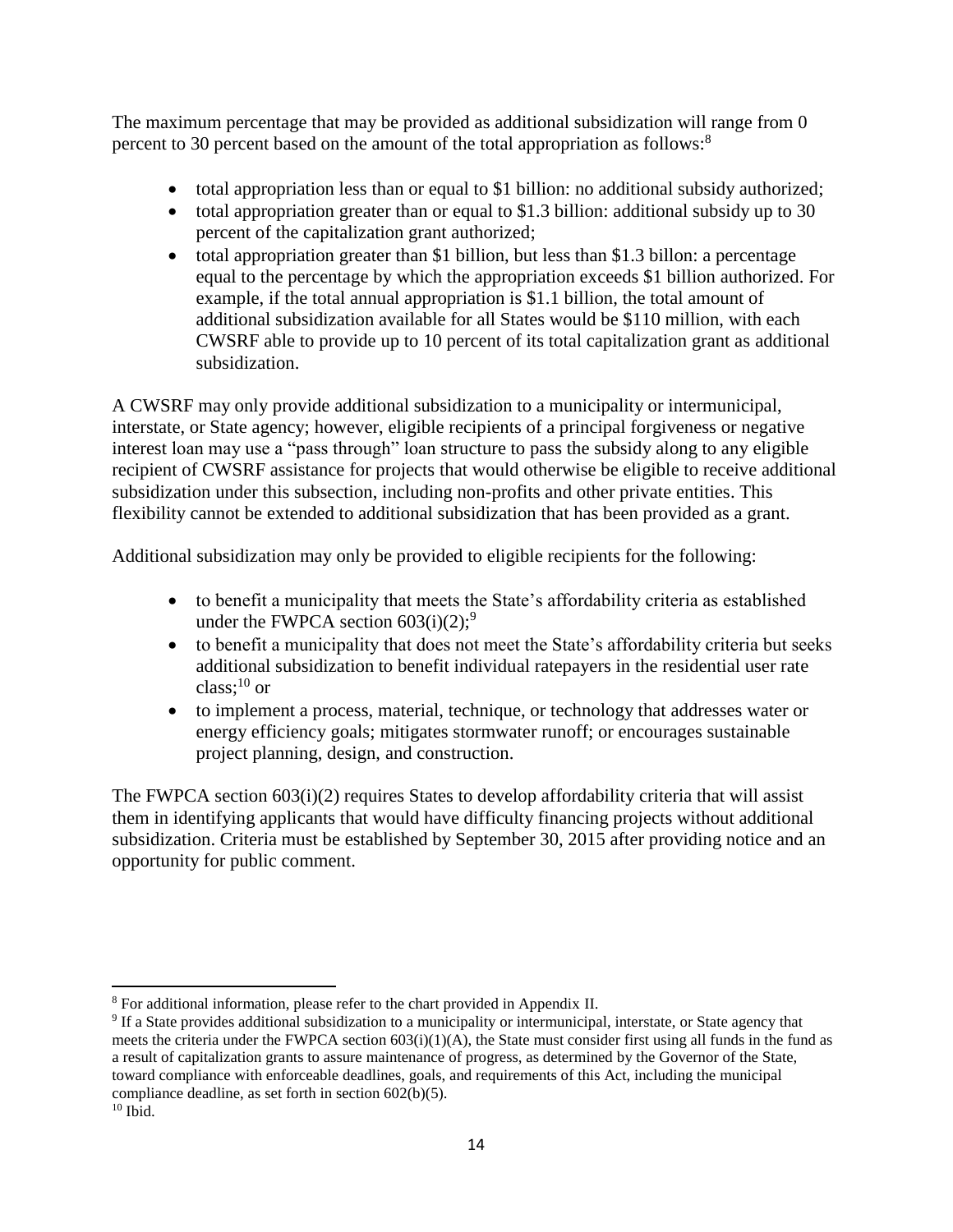The FWPCA section 603(i)(2)(A) requires that criteria be based on:

- income;
- unemployment data;
- population trends; and
- other data determined relevant by the State.

Income, unemployment data, and population trends must be reflected in State affordability criteria; however, the statute does not prescribe the weight that must be given to each type of criteria. States have the flexibility to determine which of the required criteria are most relevant to their CWSRF programs and may structure their program's criteria accordingly.

If CWSRFs have existing affordability criteria that meet the requirements established in section  $603(i)(2)(A)$ , they may continue to use those criteria. Existing criteria must also have undergone the appropriate public notice and comment process within their respective States.

If additional subsidization is being used to benefit individual ratepayers in the residential user rate class of a municipality that does not meet the affordability criteria, then the recipient must demonstrate to the CWSRF's satisfaction that these ratepayers would otherwise experience a significant hardship from the increase in rates necessary to finance the project or activity for which assistance is being sought. Additionally, the assistance agreement between the CWSRF and the recipient must include language indicating that the additional subsidization would be provided to these ratepayers through a user charge rate system or other appropriate method.

Additional subsidization may be provided in the form of principal forgiveness, negative interest loans, or grants. However, additional subsidization provided in the form of grants must comply with certain Federal laws, Executive Orders, and Office of Management and Budget Circulars. A detailed description of these laws, orders, and implementing regulations is available through the Office of Grants and Debarment website at http://www.epa.gov/ogd/grants/regulations.htm.<sup>11</sup>

### **Section 5004. American Iron and Steel (Section 608)**

#### Section 608

 $\overline{\phantom{a}}$ 

As amended, the FWPCA now includes section 608, which states:

### *SEC. 608. REQUIREMENTS.*

*(a) IN GENERAL.—Funds made available from a State water pollution control revolving fund established under this title may not be used for a project for the construction, alteration, maintenance, or repair of treatment works unless all of the iron and steel products used in the project are produced in the United States.*

*(b) DEFINITION OF IRON AND STEEL PRODUCTS.—In this section, the term `iron and steel products' means the following products made primarily of iron or steel: lined or unlined pipes and fittings, manhole covers and other municipal castings, hydrants, tanks,* 

 $11$  More information regarding these requirements is also available in the Additional Subsidies section (IV.B.5) of the *Procedures for Implementing Certain Provisions of EPA's Fiscal Year 2012 Appropriations Affecting the Clean Water and Drinking Water State Revolving Fund Programs.*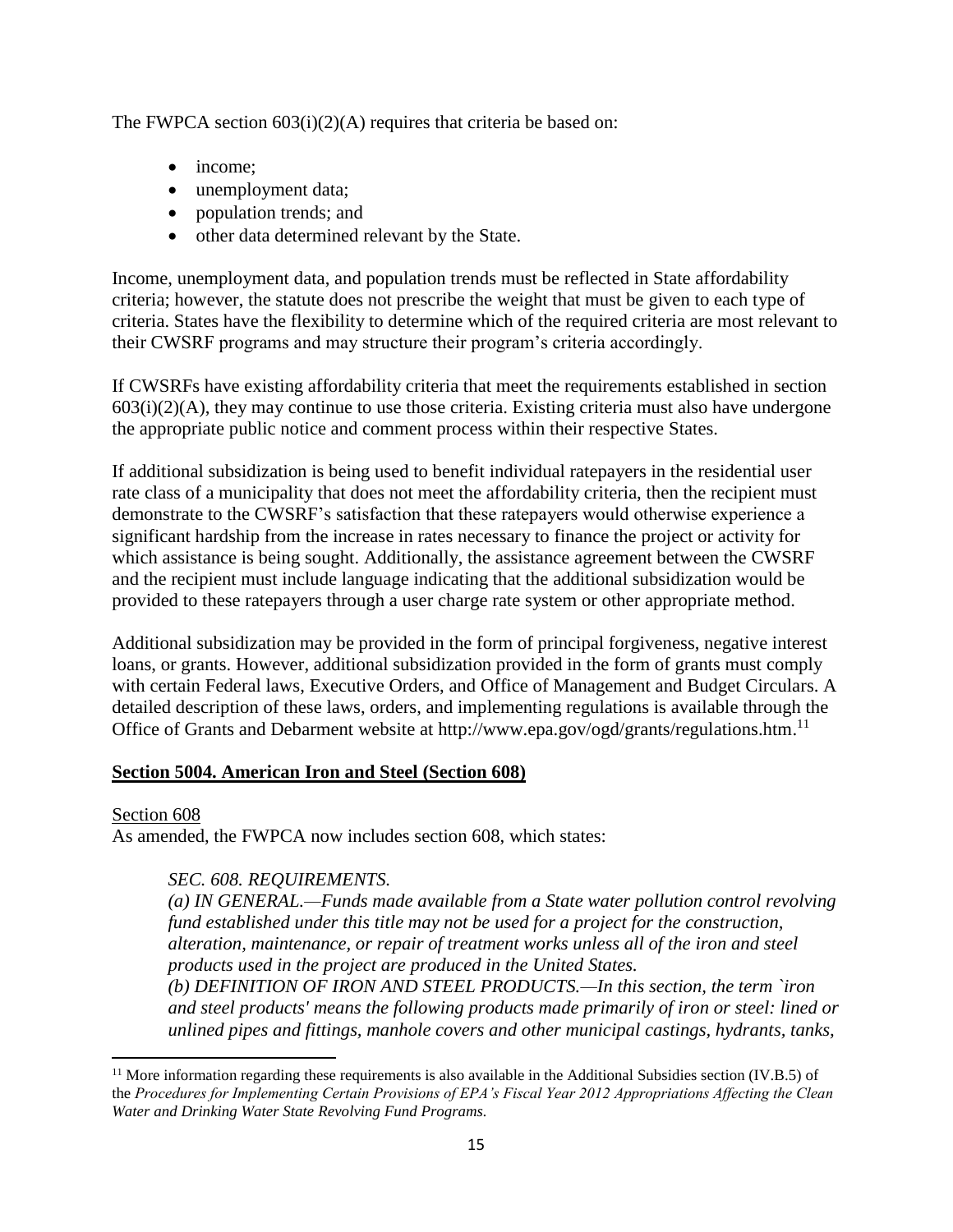*flanges, pipe clamps and restraints, valves, structural steel, reinforced precast concrete, construction materials.*

*(c) APPLICATION.—Subsection (a) shall not apply in any case or category of cases in which the Administrator finds that—*

*(1) applying subsection (a) would be inconsistent with the public interest; (2) iron and steel products are not produced in the United States in sufficient and reasonably available quantities and of a satisfactory quality; or (3) inclusion of iron and steel products produced in the United States will* 

*increase the cost of the overall project by more than 25 percent.*

*(d) WAIVER.—If the Administrator receives a request for a waiver under this section, the Administrator shall make available to the public, on an informal basis, a copy of the request and information available to the Administrator concerning the request, and shall allow for informal public input on the request for at least 15 days prior to making a finding based on the request. The Administrator shall make the request and accompanying information available by electronic means, including on the official public Internet site of the Environmental Protection Agency.*

*(e) INTERNATIONAL AGREEMENTS.—This section shall be applied in a manner consistent with United States obligations under international agreements.*

*(f) MANAGEMENT AND OVERSIGHT.—The Administrator may retain up to 0.25 percent of the funds appropriated for this title for management and oversight of the requirements of this section.*

*(g) EFFECTIVE DATE.—This section does not apply with respect to a project if a State agency approves the engineering plans and specifications for the project, in that agency's capacity to approve such plans and specifications prior to a project requesting bids, prior to the date of enactment of the Water Resources Reform and Development Act of 2014.*

The FWPCA section 608 codifies a provision that had recently been included in EPA's SRF appropriations that requires assistance recipients, absent a waiver, to use iron and steel products that are produced in the United States for projects for the construction, alteration, maintenance, and repair of treatment works.

Except for applying the provision only to projects for treatment works that are funded by the CWSRF, the AIS language included in the WRRDA is identical to the AIS language used in the FY 2014 appropriations act. Therefore, EPA intends to interpret the language in the same manner as described in *Implementation of Iron and Steel Provisions of P.L.113-76, Consolidated Appropriations Act of 2014*.

The effective date for the newly codified provision is the date of enactment of the WRRDA, or June 10, 2014.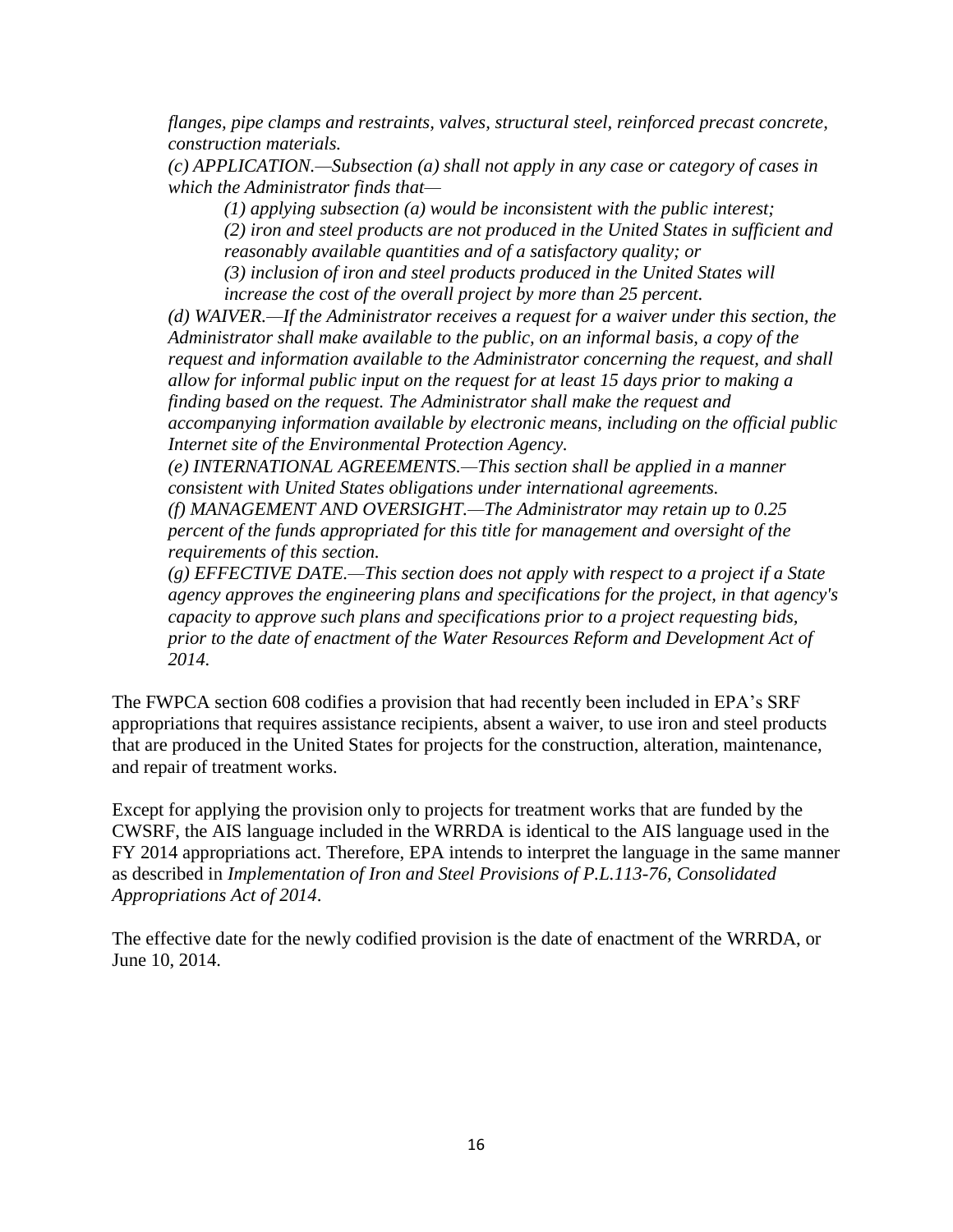### **Section 5005. Report on the Allotment of Funds**

The WRRDA includes the following provision:

*(a) Review.—The Administrator of the Environmental Protection Agency shall conduct a review of the allotment formula in effect on the date of enactment of this Act for allocation of funds authorized under title VI of the Federal Water Pollution Control Act (33 U.S.C. 1381 et seq.) to determine whether that formula adequately addresses the water quality needs of eligible States, territories, and Indian tribes, based on—*

*(1) the most recent survey of needs developed by the Administrator under section 516(b) of that Act (33 U.S.C. 1375(b)); and*

 *(2) any other information the Administrator considers appropriate. (b) Report.—Not later than 18 months after the date of enactment of this Act, the Administrator shall submit to the Committee on Environment and Public Works of the Senate and the Committee on Transportation and Infrastructure of the House of Representatives and make publicly available a report on the results of the review under subsection (a), including any recommendations for changing the allotment formula.*

A review of the CWSRF allotment formula will begin in FY 2015.

### **Section 5006. Effective date**

The WRRDA includes the following provision:

*This subtitle, including any amendments made by the subtitle, shall take effect on October 1, 2014.*

The amendments to the FWPCA apply to assistance provided after September 30, 2014 unless otherwise stated elsewhere in this document. States that have not met the statutory requirements in previous capitalization grants must still meet those requirements (e.g., the additional subsidy and green project reserve requirements).

### **Subtitle B: Amended Provisions in Title I, II, and V**

#### **Section 5011. Watershed Pilot Projects (Section 122)**

Section 122 As amended, the FWPCA section 122 now states:

#### *SEC. 122. WATERSHED PILOT PROJECTS.*

*(a) IN GENERAL.—The Administrator, in coordination with the States, may provide technical assistance and grants to a municipality or municipal entity to carry out pilot projects relating to the following areas:*

*(1) WATERSHED MANAGEMENT OF WET WEATHER DISCHARGES.—The management of municipal combined sewer overflows, sanitary sewer overflows,*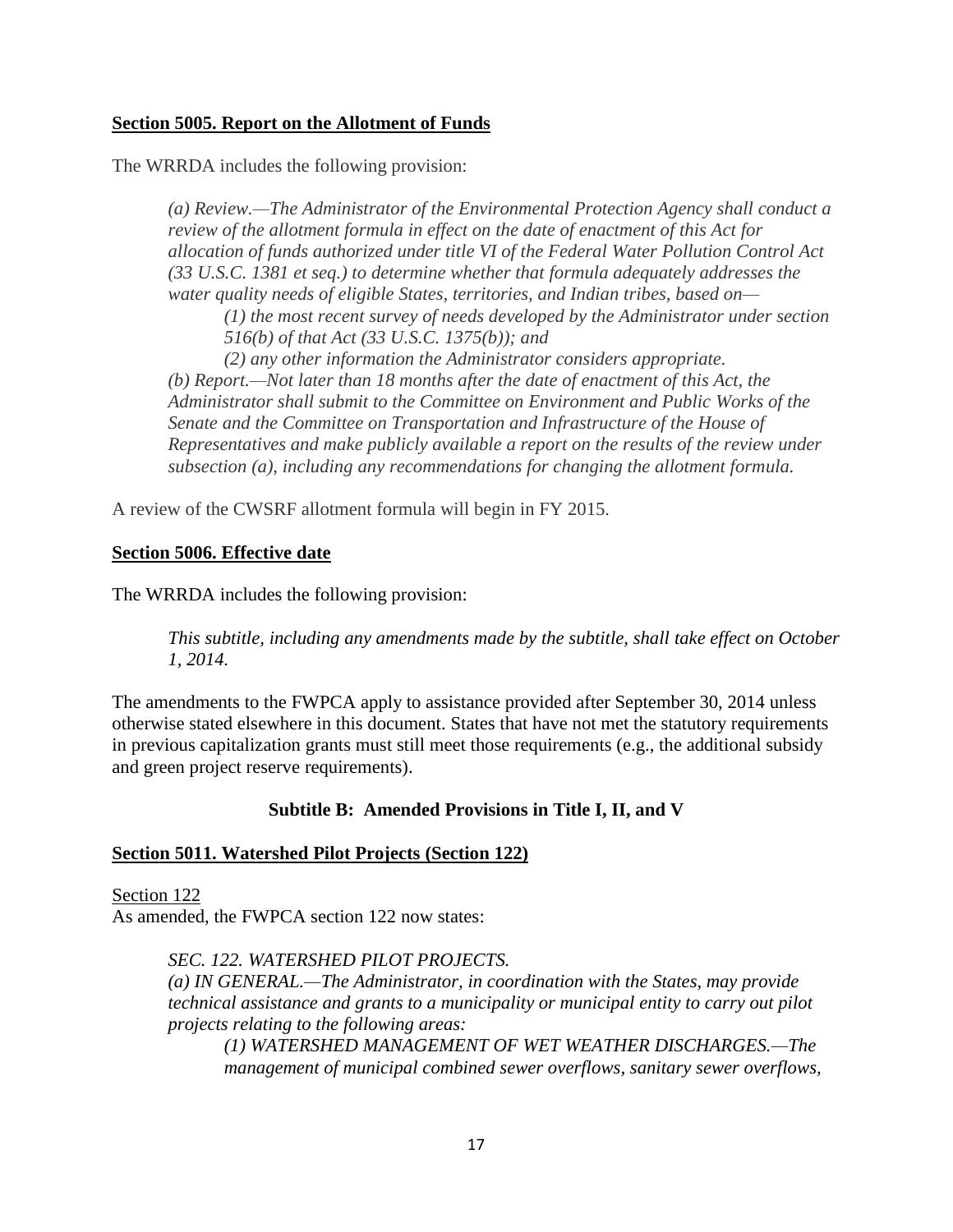*and stormwater discharges, on an integrated watershed or subwatershed basis for the purpose of demonstrating the effectiveness of a unified wet weather approach. (2) STORMWATER BEST MANAGEMENT PRACTICES.—The control of pollutants from municipal separate storm sewer systems for the purpose of demonstrating and determining controls that are cost-effective and that use innovative technologies to manage, reduce, treat, recapture, or reuse municipal stormwater, including techniques that utilize infiltration, evapotranspiration, and reuse of stormwater onsite.*

*(3) WATERSHED PARTNERSHIPS.—Efforts of municipalities and property owners to demonstrate cooperative ways to address nonpoint sources of pollution to reduce adverse impacts on water quality.*

*(4) INTEGRATED WATER RESOURCE PLAN.—The development of an integrated water resource plan for the coordinated management and protection of surface water, ground water, and stormwater resources on a watershed or subwatershed basis to meet the objectives, goals, and policies of this Act. (5) MUNICIPALITY-WIDE STORMWATER MANAGEMENT PLANNING.—The development of a municipality-wide plan that identifies the most effective placement of stormwater technologies and management approaches, to reduce water quality impairments from stormwater on a municipality-wide basis. (6) INCREASED RESILIENCE OF TREATMENT WORKS.—Efforts to assess future risks and vulnerabilities of publicly owned treatment works to manmade or natural disasters, including extreme weather events and sea-level rise, and to carry out measures, on a systemwide or area-wide basis, to increase the resiliency of publicly owned treatment works.*

*(b) ADMINISTRATION.—The Administrator, in coordination with the States, shall provide municipalities participating in a pilot project under this section the ability to engage in innovative practices, including the ability to unify separate wet weather control efforts under a single permit.*

*(c) REPORT TO CONGRESS.—Not later than October 1, 2015, the Administrator shall transmit to Congress a report on the results of the pilot projects conducted under this section and their possible application nationwide.*

Guidance implementing this section is under development.

#### **Section 5012. Definition of Treatment Works (Section 212)**

Section  $212(2)(A)$ As amended, the FWPCA section 212(2)(A) now states:

> *(2)(A) The term ''treatment works'' means any devices and systems used in the storage, treatment, recycling, and reclamation of municipal sewage or industrial wastes of a liquid nature to implement section 201 of this act, or necessary to recycle or reuse water at the most economical cost over the estimated life of the works, including intercepting sewers, outfall sewers, sewage collection systems, pumping, power, and other equipment, and their appurtenances; extensions, improvements, remodeling, additions, and alterations thereof; elements essential to provide a reliable recycled supply such as*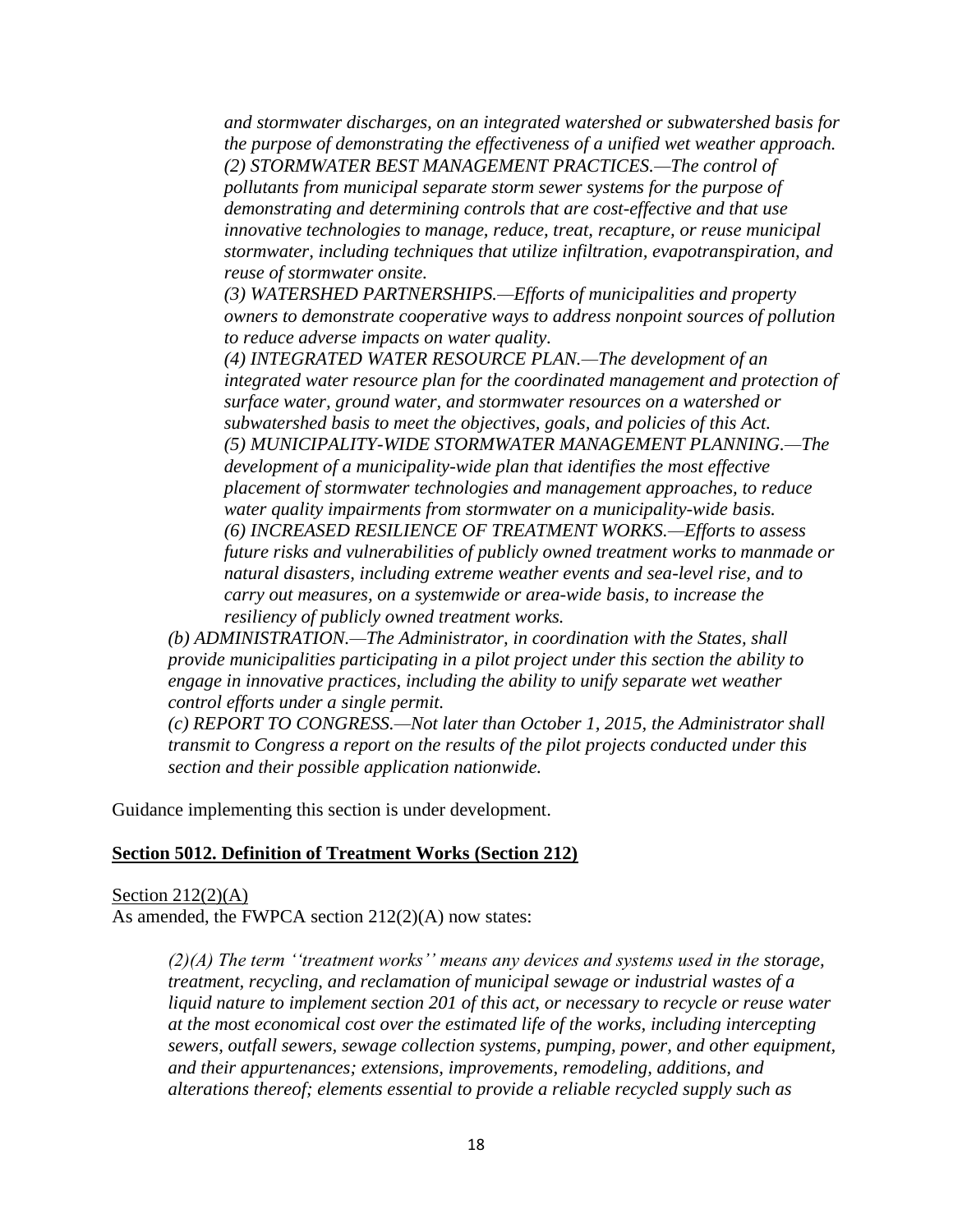*standby treatment units and clear well facilities; and acquisition of the land that will be an integral part of the treatment process (including land use for the storage of treated wastewater in land treatment systems prior to land application) or will be used for ultimate disposal of residues resulting from such treatment and acquisition of other land, and interests in land, that are necessary for construction.*

The FWPCA section  $212(2)$ (A) expands the definition of treatment works to include land necessary for construction. For treatment works projects funded under section 603(c), the leasing and fee-simple purchase of land, as specified in section 212(2)(A), is eligible. This includes surface and subsurface easements, a place to store equipment and material during construction, land needed to locate eligible projects, and land integral to the treatment process (e.g., land for effluent application or recharge basins).

#### **Section 5013. Funding for Indian Programs (Section 518)**

Section 518

As amended, the FWPCA section 518 now states:

#### *(c) RESERVATION OF FUNDS—*

*(1) FISCAL YEARS 1987-2014.—The Administrator shall reserve each of fiscal years 1987 through 2014 beginning after September 30, 1986, before allotments to the States under section 1285(e) of this title, one-half of one percent of the sums appropriated under section 1287 of this title.* 

*(2) FISCAL YEAR 2015 AND THEREAFTER.—For fiscal year 2015 and each fiscal year thereafter, the Administrator shall reserve, before allotments to the States under section 604(a), not less than 0.5 percent and not more than 2.0 percent of the funds made available to carry out title VI.* 

*(3) USE OF FUNDS.—Funds reserved under this subsection shall be available only for grants for projects and activities eligible for assistance under section 603(c) to serve—*

*(A) Indian tribes (as defined in subsection (h));*

*(B) former Indian reservations in Oklahoma (as determined by the Secretary of the Interior); and*

*(C) Native villages (as defined in section 3 of the Alaska Native Claims Settlement Act (43 U.S.C. 1602)).*

Specific guidance on the FWPCA section 518 program that provides funding for tribal wastewater infrastructure will be included in the forthcoming Clean Water Indian Set Aside program guidance.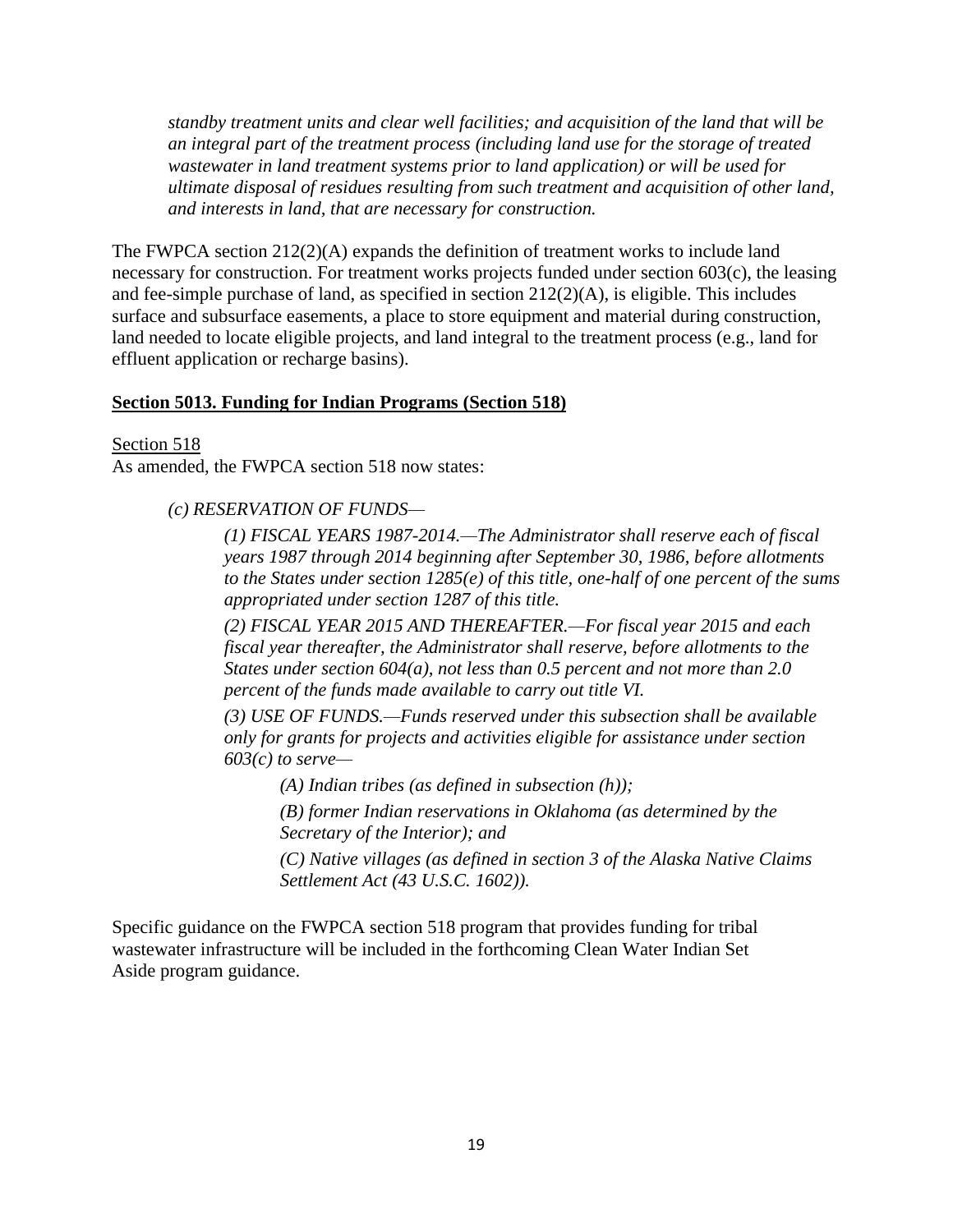### **APPENDIX I**

### **Supplemental Information for Implementing Section 603(d)(1)(E)(i)(III)**

Under Section  $603(d)(1)(E)(i)(III)$  of the Federal Water Pollution Control Act, as amended, a recipient of a Clean Water State Revolving Fund (CWSRF) loan for "repair, replacement, or expansion" of a treatment works must certify that it has evaluated and will be implementing water and energy conservation efforts as part of its fiscal sustainability plan. As stated in *Initial Interpretive Guidance for Certain Amendments in the Water Resources Reform and Development Act to Titles I, II, V and VI of the Federal Water Pollution Control Act*, the Environmental Protection Agency recommends that the CWSRFs evaluate whether a recipient has selected, to the maximum extent practicable, water and energy efficient approaches in the selected project.

#### **Energy Conservation**

One example of how CWSRFs can evaluate the energy portion of the certification is to use information developed by the recipient through energy assessments and audits. Energy assessments help utilities identify the amount of energy being used in various aspects of its operations. Energy audits, in turn, allow utilities to identify and prioritize projects that will result in operational and capital improvements to their infrastructure and operations, cost savings, and other climate-related benefits like reductions in greenhouse gas emissions and the use of renewable energy. EPA encourages CWSRFs to promote the use of these proven and objective methods by CWSRF borrowers.

#### Energy Use Assessments

A number of tools are available to help utilities conduct energy assessments, including:

- **EPA's Energy Use Assessment Tool—**this is a free Excel-based tool that can be downloaded and is specifically designed for small and medium sized wastewater and water utilities. It enables utilities to analyze their current energy bills and analyze energy consumption for major pieces of equipment. It also allows the utility to develop a printable summary report outlining current energy consumption and costs, generate graphs depicting energy use over time, and highlight areas of potential improvement in energy efficiency. It is available at http://water.epa.gov/infrastructure/sustain/energy\_use.cfm.
- **NYSERDA Energy Benchmarking Tool—**The New York State Energy Research and Development Agency (NYSERDA) has developed a tool to help wastewater utilities assess and benchmark their current energy usage, along with a number of other useful self-audit checklists, available at http://www.nyserda.ny.gov/Energy-Efficiency-and-Renewable-Programs/Commercial-and-Industrial/Sectors/Municipal-Water-and-Wastewater.aspx.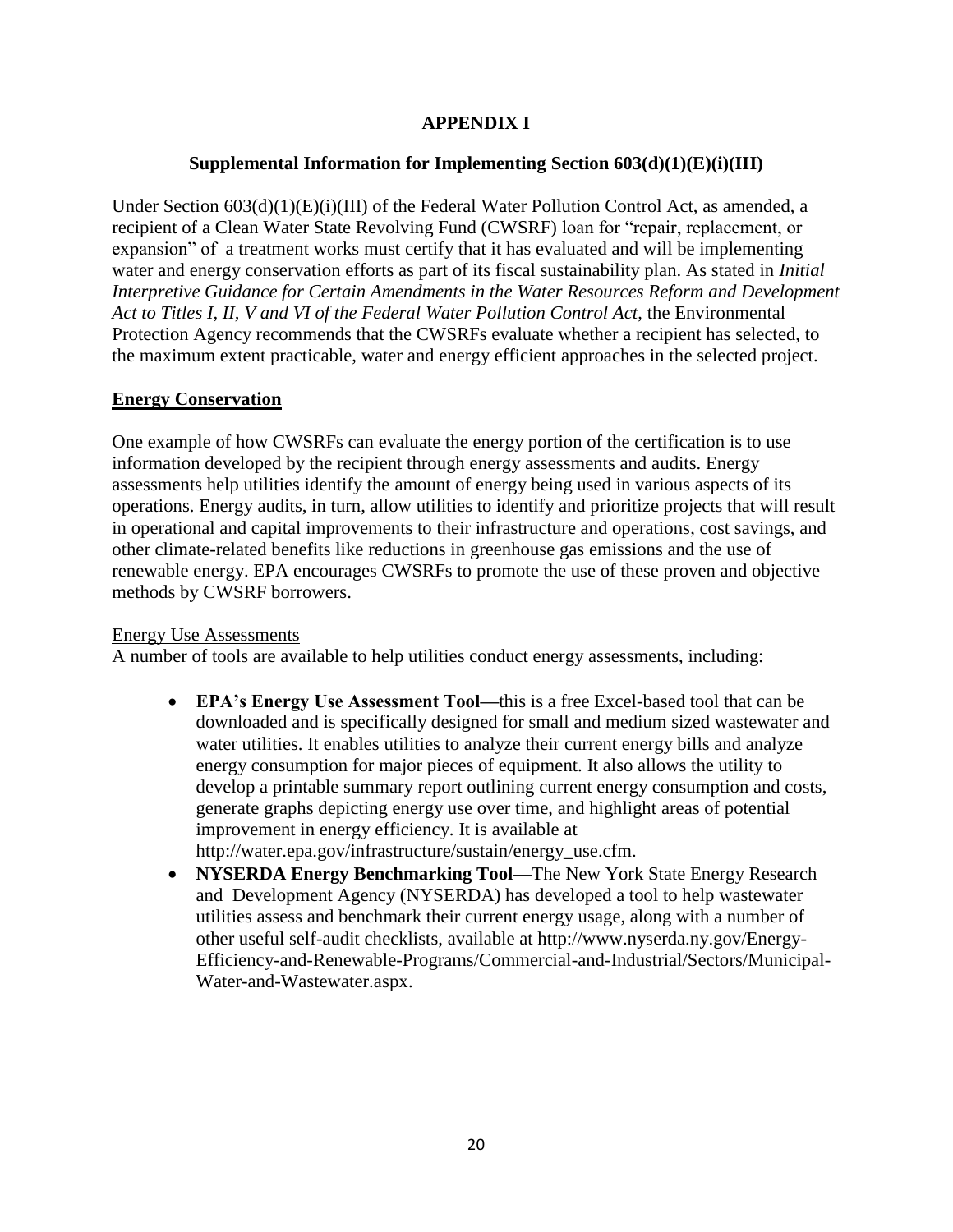### Energy Audits

Energy audits can be broadly characterized according to the following three levels:

- Level 1 (Walk Through Audits)
	- o Generally last several hours at the facility
	- o Usually result in suggestions for low cost improvements in areas like HVAC or lighting
- Level 2 (Energy Survey and Analysis Audits)
	- o One or two days in duration, plus additional time to review energy bills, etc.
	- o In addition to HVAC/lighting recommendations, usually result in recommendations for equipment upgrades in existing processes (e.g., variable frequency drives, more efficient motors, etc.)
- Level 3 (Process Energy Audit)
	- o One or more days at the facility, time to analyze energy bills and pump curves, and time for additional data gathering
	- o Audit covers energy use in both existing and alternative processes, potential design modifications, and optimization of processes and equipment
	- o Audit suggestions covered detailed operational and process suggestions for both short-term and long-term payback periods as well as capital intensive projects that may require outside funding
	- o Most likely to result in significant savings

EPA hosted a webinar in August 2014 describing a number of energy assessment and audit tools available to states and potential recipients of CWSRF funding. The webinar slides are available at http://water.epa.gov/infrastructure/sustain/upload/NRWA-Energy-Audits-for-Small-Utilities-8-4-14.pdf.

Tools available to help wastewater utilities obtain or conduct energy audits include:

- **EPA's Energy Use Assessment Tool**—described in more detail above. Available at http://water.epa.gov/infrastructure/sustain/energy\_use.cfm.
- **EPRI Energy Audit Manual for Water and Wastewater Facilities**—available at www.cee1.org/ind/mot-sys/ww/epri-audit.pdf.
- **Maine DEP Sample Audit RFP Language**—designed to help utilities obtain assistance for Level 3 Audits, available at http://www.maine.gov/dep/water/grants/SRF/2014/model\_energy\_audit\_rfp.pdf.
- **The Center for Energy Efficiency (CEE) self-audit checklists**—available at www.cee1.org/ind/mot-sys/ww/epri-audit.pdf.

Both energy assessments and audits are eligible for funding under the CWSRF, and a number of organizations can help utilities with these activities, including:

- State Energy Offices (http://www.naseo.org/members-states)
- Electric utilities serving wastewater utilities (http://www.dsireusa.org/)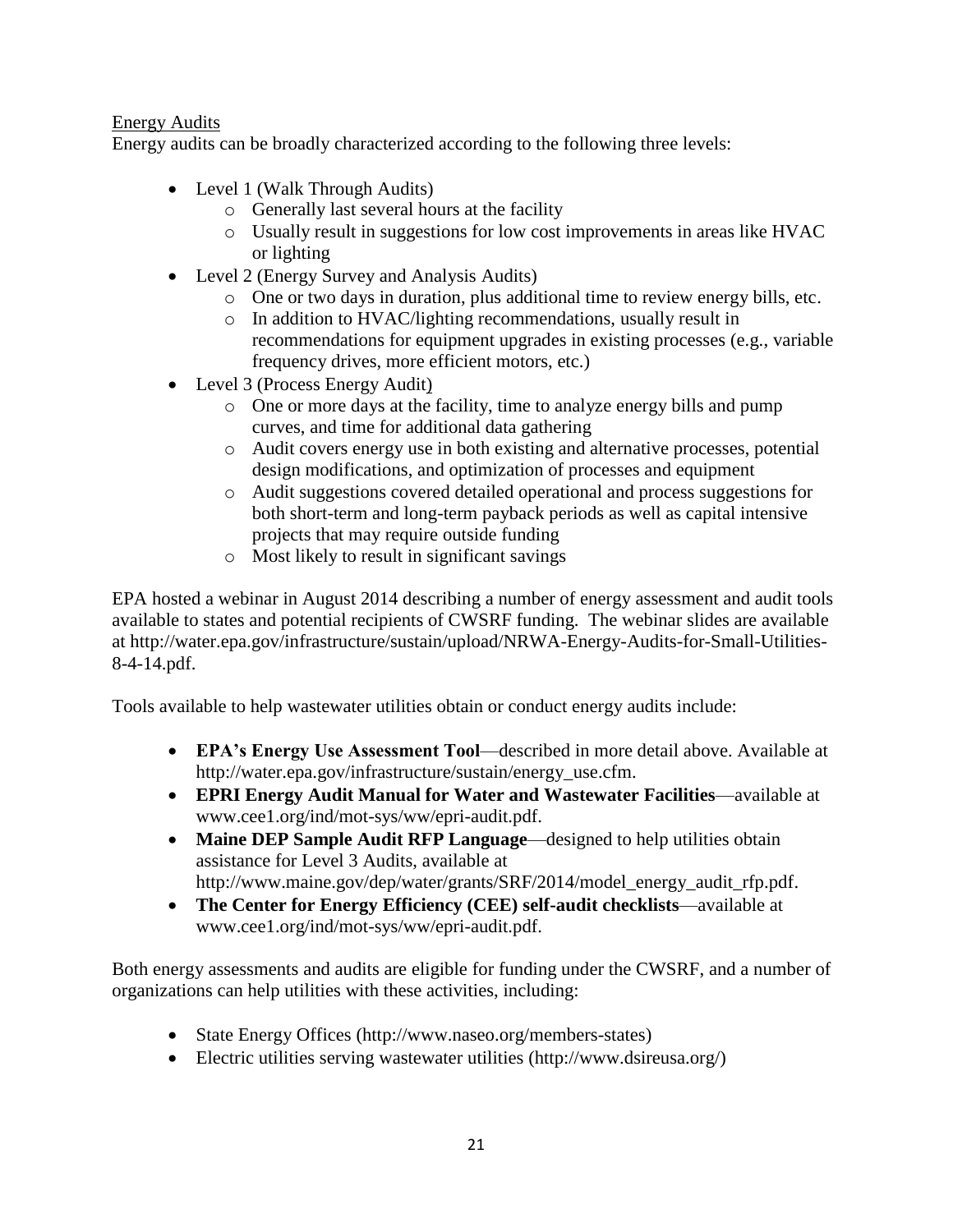- Technical assistance providers like the National Rural Water Association, RCAP, and others
- Department of Energy Industrial Assessment Centers (http://energy.gov/eere/amo/industrial-assessment-centers-iacs).

### **Water Conservation**

Water conservation includes efficiency and reuse efforts to not only conserve our raw water supply, but to also reduce flow to wastewater treatment plants. Therefore, one way CWSRF borrowers can fulfill the water conservation requirement is to consider alternative or complementary projects that result in reduced wastewater flows and therefore reduce a treatment works' capacity needs. There are a number of water conservation projects borrowers can consider, including:

- **Water Reuse—**recycling and water reuse projects that replace potable sources with nonpotable sources
	- o Gray water, condensate, and wastewater effluent reuse systems
	- o Extra treatment costs and distribution pipes associated with water reuse
- **Water Efficient Devices—**installing or retrofitting water efficient devices, such as plumbing fixtures and appliances
	- o Shower heads, faucets, toilets, urinals, etc.
	- o Education and incentive programs to conserve water such as rebates
- **Water Meters—**installing any type of water meter in a previously unmetered area, or replacing existing broken/malfunctioning water meters or upgrading them if rate structure is based on metered use
- **Water Audits and Conservation Plans—**performing audits of entire utilities or individual users (e.g., large corporations) to assess the amount of water being consumed, the need for retrofits, etc.

Utilities can also fulfill this requirement by considering water conservation projects that are not CWSRF eligible.

### Water Efficiency Tools

Tools are readily available to help utilities determine how much water is being conserved, including:

 **EPA's WaterSense Program—**Tools and resources to promote water efficiency are available at http://www.epa.gov/watersense/. States, local governments, and utilities can partner with WaterSense to get access to additional tools and resources to help them design and implement water efficiency and conservation programs. Partnership is free.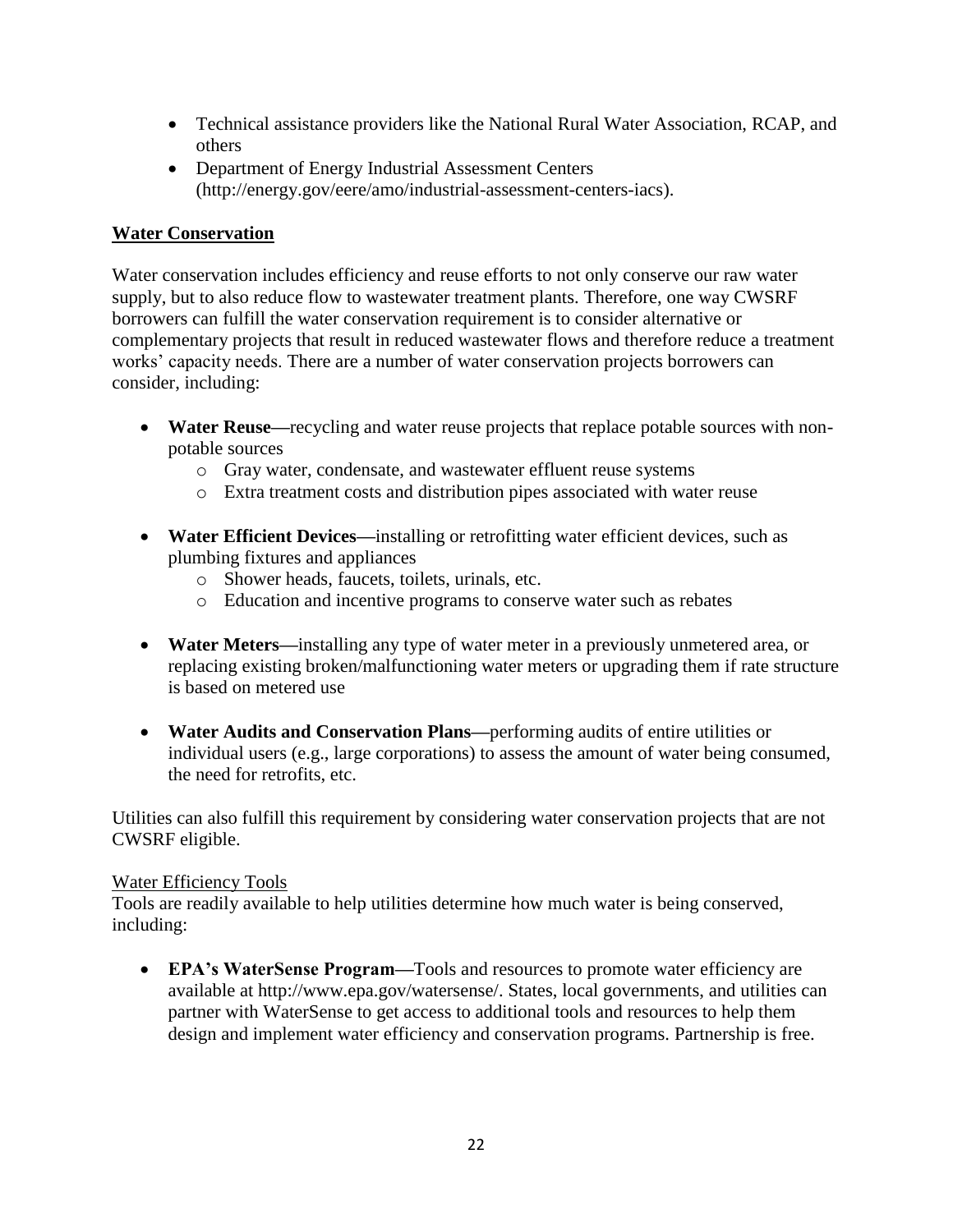- **EPA's Water Conservation Plan Guidelines—**Helpful recommendations to utilities for creating and implementing a Water Conservation Plan, depending on the size of the population served by the utility, available at http://epa.gov/watersense/pubs/guide.html.
- **AWWA Water Audit Software—**Free software specifically designed to help utilities perform water audits, to help quantify and track water losses, and determine areas for improved efficiency. Available at http://www.awwa.org/resources-tools/waterknowledge/water-loss-control.aspx.
- **AWE Water Conservation Tracking Tool—**A tool to evaluate water savings, costs, and benefits of conservation programs for a specific water utility, available to AWE members at http://www.allianceforwaterefficiency.org/tracking-tool.aspx.
- Many states have guidelines and example plans to help utilities develop water conservation plans. For example:
	- o **TWDB Water Conservation Plan—**Texas Water Development Board has developed a set of guidelines, tutorials, and example plans to help utilities create a water conservation plan that can be adopted and utilized by different entities. Available at http://www.twdb.texas.gov/conservation/municipal/plans/.